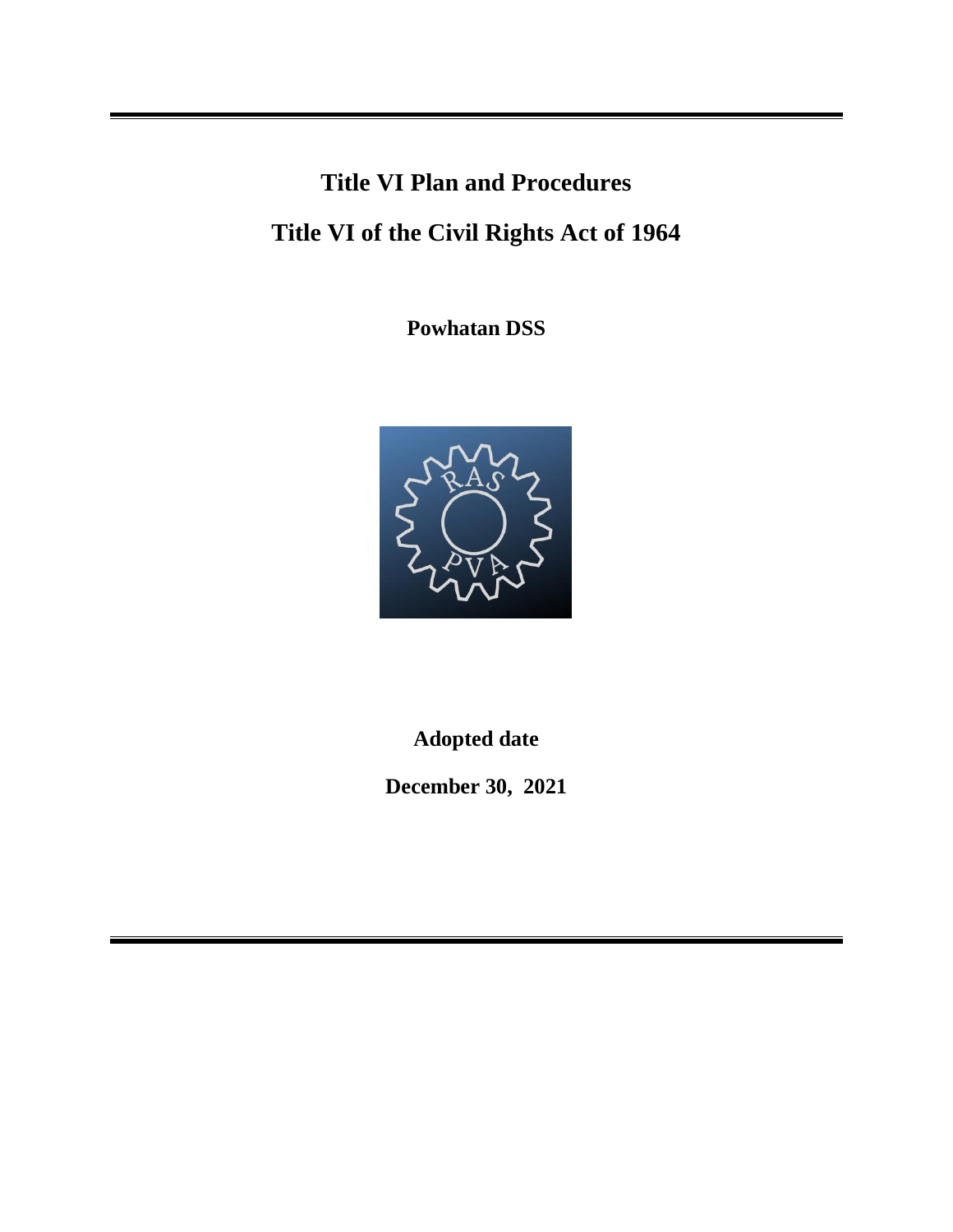## **Table of Contents**

| I.          |                                                                |  |  |  |
|-------------|----------------------------------------------------------------|--|--|--|
| Π.          |                                                                |  |  |  |
| III.        |                                                                |  |  |  |
| IV.         |                                                                |  |  |  |
| V.          |                                                                |  |  |  |
| VI.         | ORGANIZATION AND TITLE VI PROGRAM RESPONSIBILITIES  8          |  |  |  |
| VII.        | PROCEDURES FOR NOTIFYING THE PUBLIC OF TITLE VI RIGHTS AND HOW |  |  |  |
| VIII.       |                                                                |  |  |  |
| IX.         |                                                                |  |  |  |
| $X_{\cdot}$ | LANGUAGE ASSISTANCE PLAN FOR PERSONS WITH LIMITED ENGLISH      |  |  |  |
| XI.         | MINORITY REPRESENTATION ON PLANNING AND ADVISORY BODIES 20     |  |  |  |
| XII.        |                                                                |  |  |  |
|             |                                                                |  |  |  |
|             |                                                                |  |  |  |
|             |                                                                |  |  |  |
|             |                                                                |  |  |  |
|             |                                                                |  |  |  |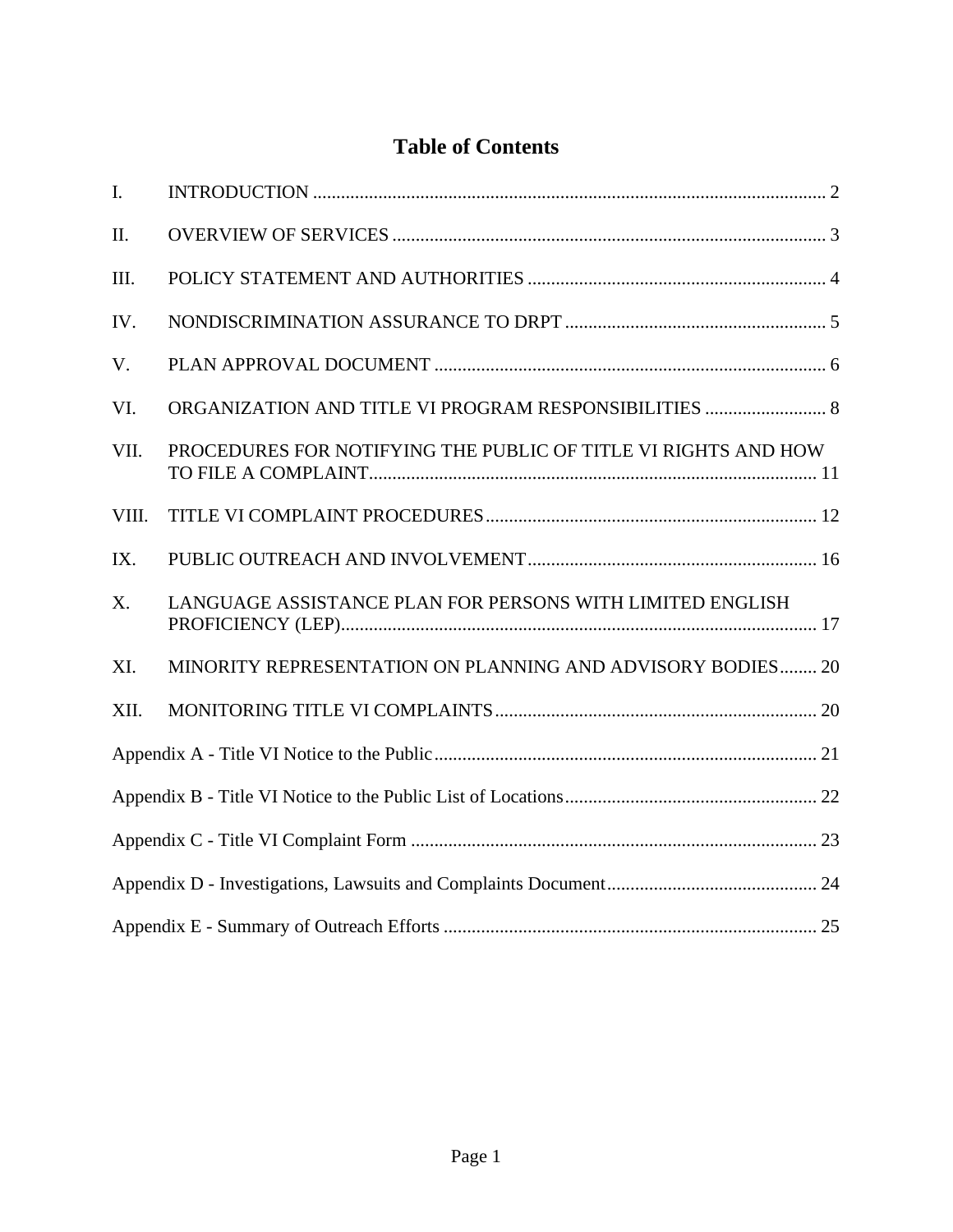#### <span id="page-2-0"></span>**I. INTRODUCTION**

Title VI of the Civil Rights Act of 1964 prohibits discrimination on the basis of race, color, or national origin in programs and activities receiving Federal financial assistance. Specifically, Title VI provides that "no person in the United States shall, on the ground of race, color, or national origin, be excluded from participation in, be denied the benefits of, or be subjected to discrimination under any program or activity receiving Federal financial assistance." (42 U.S.C. Section 2000d).

The Civil Rights Restoration Act of 1987 clarified the intent of Title VI to include all programs and activities of Federal-aid recipients, sub-recipients, and contractors whether those programs and activities are federally funded or not.

Recently, the Federal Transit Administration (FTA) has placed renewed emphasis on Title VI issues, including providing meaningful access to persons with Limited English Proficiency.

Recipients of public transportation funding from FTA and the Virginia Department of Rail and Public Transportation (DRPT) are required to develop policies, programs, and practices that ensure that federal and state transit dollars are used in a manner that is nondiscriminatory as required under Title VI.

This document details how **Powhatan DSS** incorporates nondiscrimination policies and practices in providing services to the public. **Powhatan DSS**'s Title VI policies and procedures are documented in this plan and its appendices and attachments. This plan will be updated periodically (at least every three years) to incorporate changes and additional responsibilities that arise.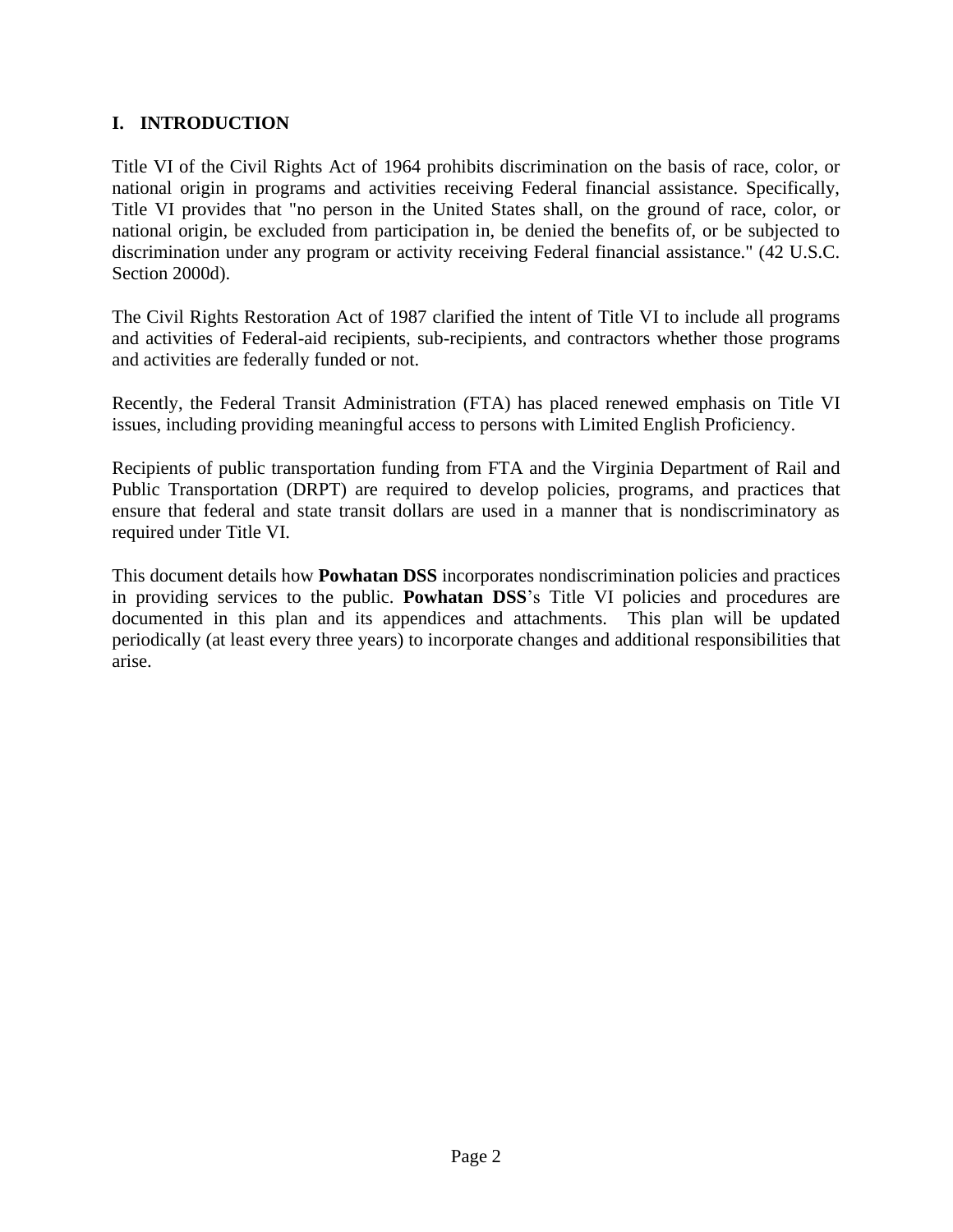#### <span id="page-3-0"></span>**II. OVERVIEW OF SERVICES**

*Ride Assist Services, a program of Powhatan County Department of Social Services, provides transportation for basic needs to seniors age 60 and above who are unable to drive.*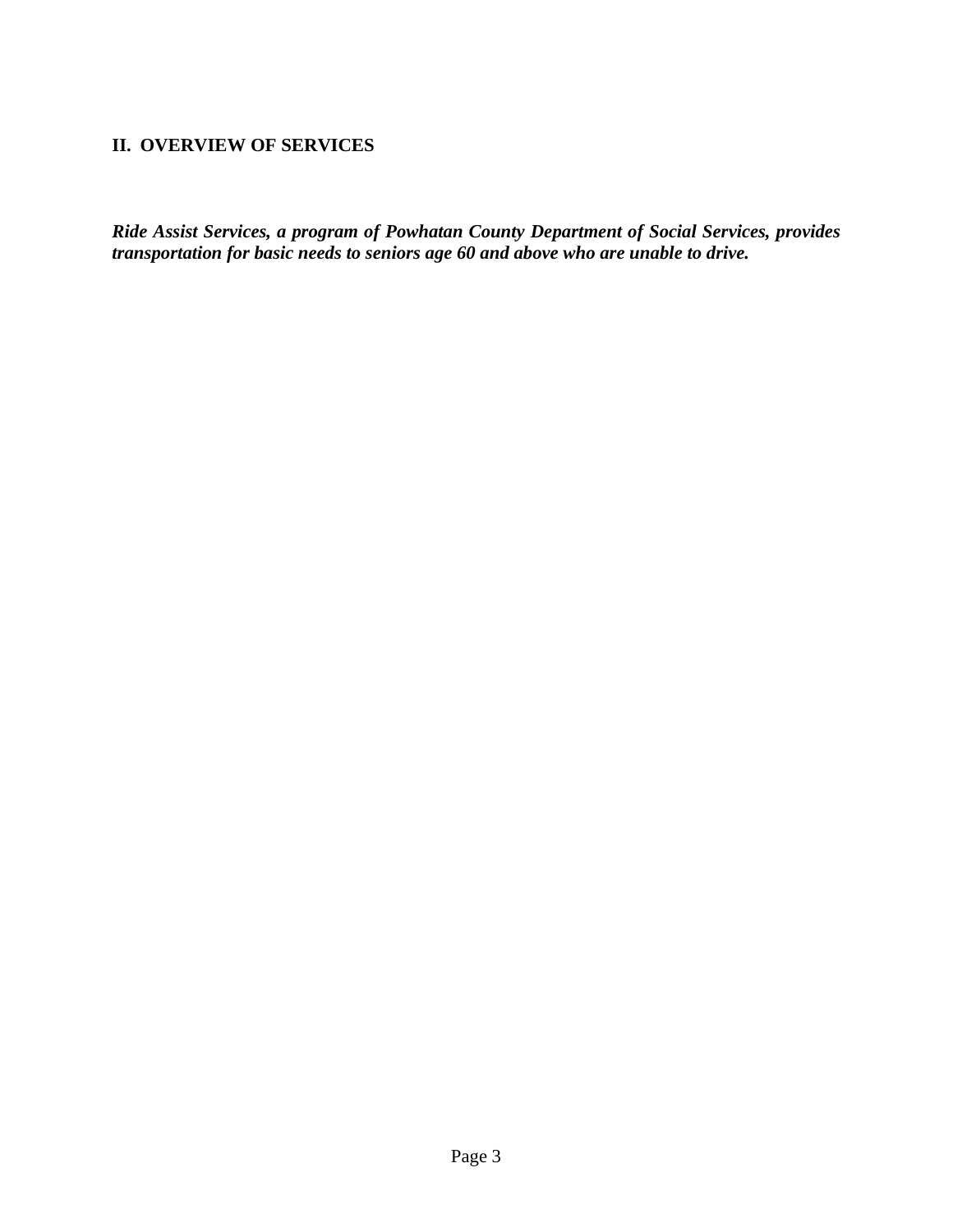## <span id="page-4-0"></span>**III.POLICY STATEMENT AND AUTHORITIES**

## **Title VI Policy Statement**

**Powhatan DSS** is committed to ensuring that no person shall, on the grounds of race, color, national origin, as provided by Title VI of the Civil Rights Act of 1964 and the Civil Rights Restoration Act of 1987 (PL 100.259), be excluded from participation in, be denied the benefits of, or be otherwise subjected to discrimination under any program or activity, whether those programs and activities are federally funded or not.

The **Powhatan DSS** Title VI Manager is responsible for initiating and monitoring Title VI activities, preparing required reports, and other responsibilities as required by Title 23 Code of Federal Regulations (CFR) Part 200, and Title 49 CFR Part 21.

 $\frac{1}{5}$   $\frac{1}{5}$   $\frac{1}{2}$   $\frac{1}{5}$   $\frac{1}{2}$   $\frac{1}{5}$   $\frac{1}{2}$   $\frac{1}{5}$   $\frac{1}{2}$   $\frac{1}{5}$   $\frac{1}{2}$   $\frac{1}{5}$   $\frac{1}{2}$   $\frac{1}{5}$   $\frac{1}{2}$   $\frac{1}{5}$   $\frac{1}{2}$   $\frac{1}{5}$   $\frac{1}{2}$   $\frac{1}{5}$   $\frac{1}{5}$   $\frac{1}{5}$  1/5/22

Signature of Authorizing Official Date

## **Authorities**

Title VI of the 1964 Civil Rights Act provides that no person in the United States shall, on the grounds of race, color, or national origin, be excluded from participation in, be denied the benefits of, or be otherwise subjected to discrimination under any program or activity receiving federal financial assistance (refer to 49 CFR Part 21). The Civil Rights Restoration Act of 1987 broadened the scope of Title VI coverage by expanding the definition of the terms "programs or activities" to include all programs or activities of Federal Aid recipients, sub recipients, and contractors, whether such programs and activities are federally assisted or not.

Additional authorities and citations include: Title VI of the Civil Rights Act of 1964 (42 U.S.C. Section 2000d); Federal Transit Laws, as amended (49 U.S.C. Chapter 53 et seq.); Uniform Relocation Assistance and Real Property Acquisition Policies Act of 1970, as amended (42 U.S.C. 4601, et seq.); Department of Justice regulation, 28 CFR part 42, Subpart F, "Coordination of Enforcement of Nondiscrimination in Federally-Assisted Programs" (December 1, 1976, unless otherwise noted); U.S. DOT regulation, 49 CFR part 21, "Nondiscrimination in Federally-Assisted Programs of the Department of Transportation— Effectuation of Title VI of the Civil Rights Act of 1964" (June 18, 1970, unless otherwise noted); Joint FTA/Federal Highway Administration (FHWA) regulation, 23 CFR part 771, "Environmental Impact and Related Procedures" (August 28, 1987); Joint FTA/FHWA regulation, 23 CFR part 450 and 49 CFR part 613, "Planning Assistance and Standards," (October 28, 1993, unless otherwise noted); U.S. DOT Order 5610.2, "U.S. DOT Order on Environmental Justice to Address Environmental Justice in Minority Populations and Low-Income Populations," (April 15, 1997); U.S. DOT Policy Guidance Concerning Recipients' Responsibilities to Limited English Proficient Persons, (December 14, 2005), and Section 12 of FTA's Master Agreement, FTA MA 13 (October 1, 2006).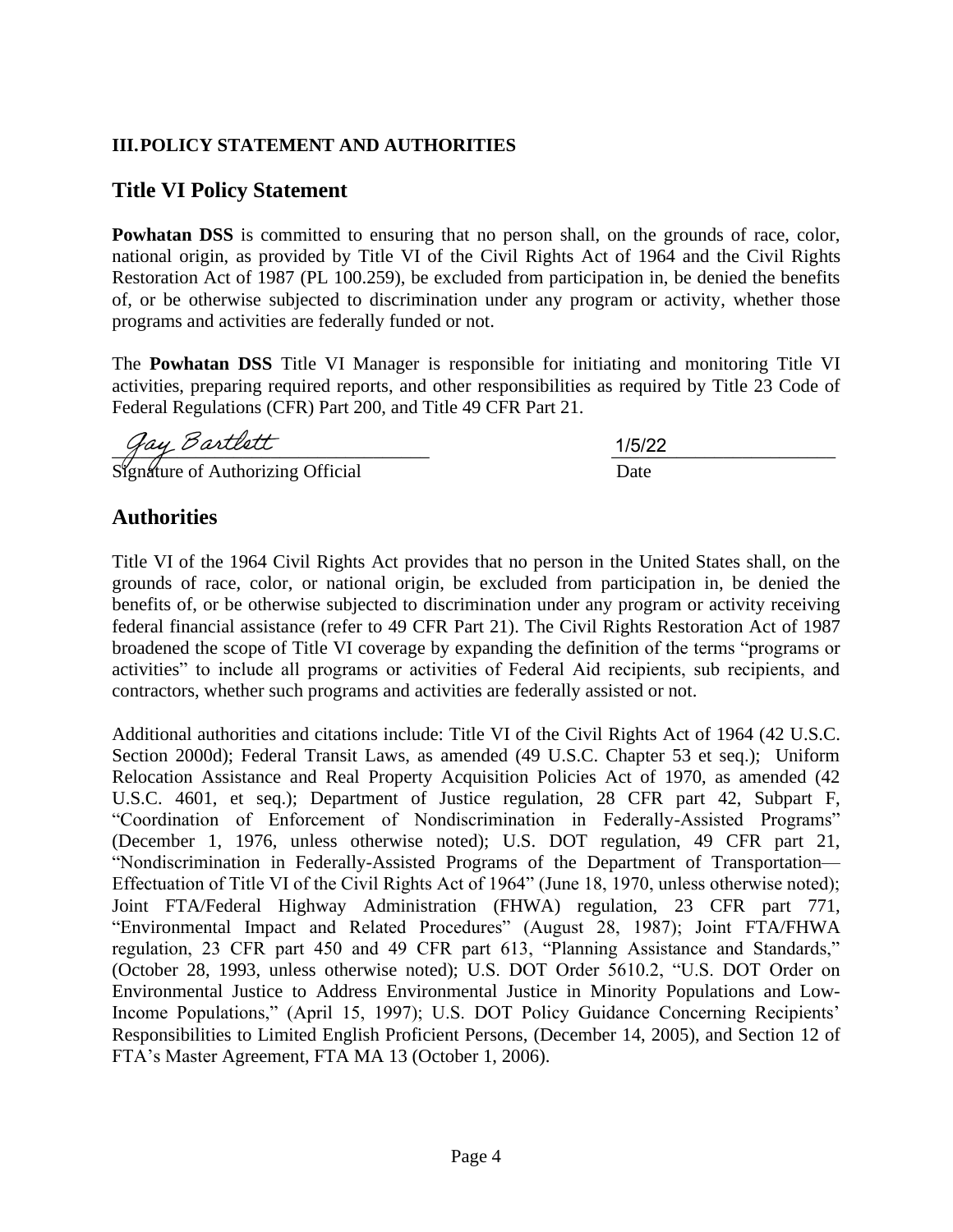#### <span id="page-5-0"></span>**IV.NONDISCRIMINATION ASSURANCE TO DRPT**

In accordance with 49 CFR Section 21.7(a), every application for financial assistance from the Federal Transit Administration (FTA) must be accompanied by an assurance that the applicant will carry out the program in compliance with DOT's Title VI regulations. This requirement is fulfilled when the Virginia Department of Rail and Public Transportation (DRPT) submits its annual certifications and assurances to FTA. DRPT shall collect Title VI assurances from subrecipients prior to passing through FTA funds.

As part of the Certifications and Assurances submitted to DRPT with the Annual Grant Application and all Federal Transit Administration grants submitted to the DRPT, **Powhatan DSS** submits a Nondiscrimination Assurance which addresses compliance with Title VI as well as nondiscrimination in hiring (EEO) and contracting (DBE), and nondiscrimination on the basis of disability (ADA).

In signing and submitting this assurance, **Powhatan DSS** confirms to DRPT the agency's commitment to nondiscrimination and compliance with federal and state requirements.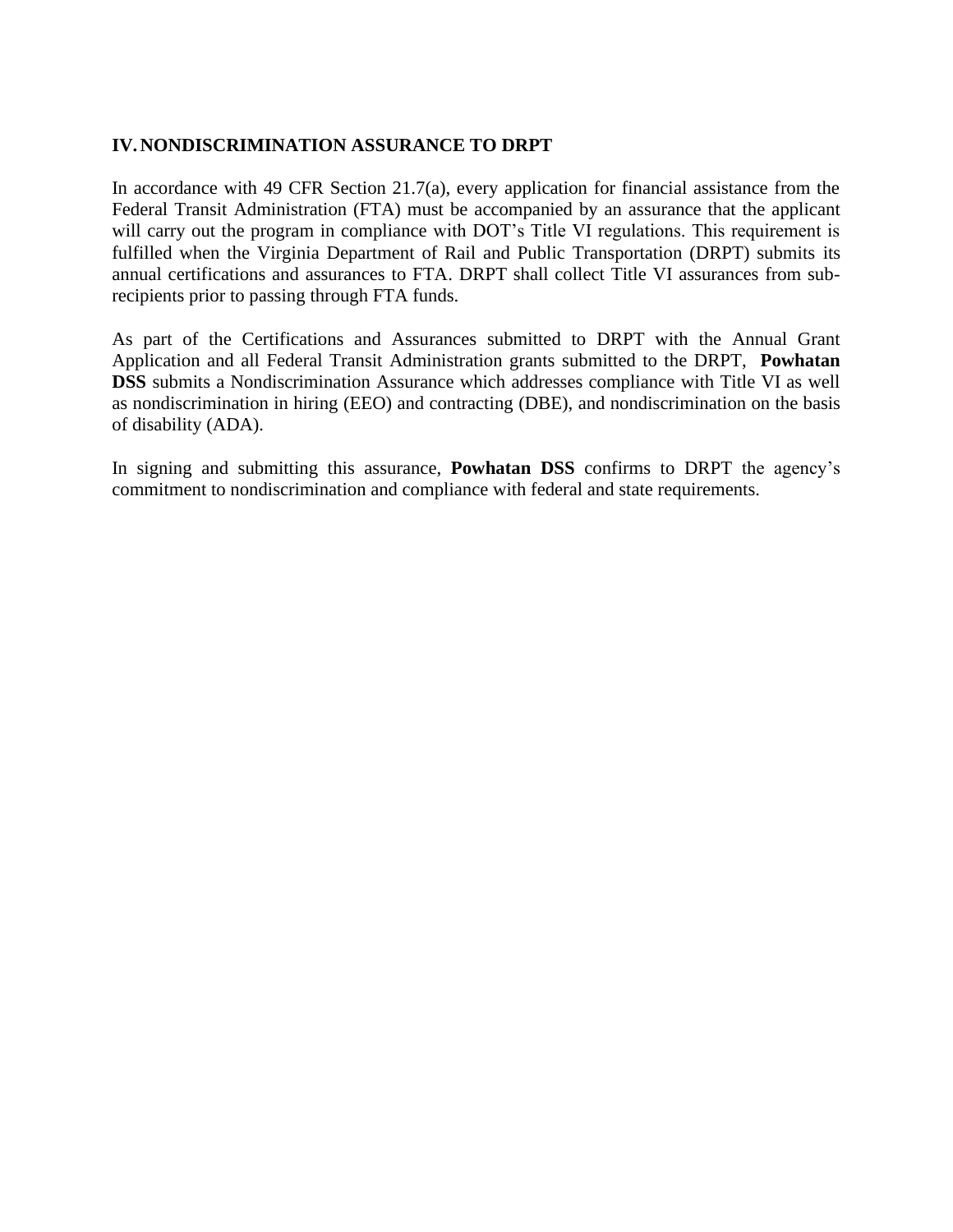## <span id="page-6-0"></span>**V. PLAN APPROVAL DOCUMENT**

Powhatan County Board of Social Services

Date: December 30, 2021

Agenda Item Title: **Resolution 12.30.21** Vote on approval of Title VI Plan document required for Ride Assist Services FTA 5310 grant funding

Motion: Gay Bartlett, Board Chair, Motioned to approve

Summary of Item:

Section 5310 grant through Department of Rail and Public Transportation requires Powhatan DSS to have a Title VI Plan in place for policy and procedure addressing any complaints of discrimination within the Ride Assist Services transportation program to seniors of Powhatan County. This resolution establishes PDSS Board's approval of the Title VI Plan.

Board Members' Votes:

**3 of 4** Approve (1 no response)

0 Disapprove

Comments:

Attachments: Please find attached Powhatan DSS Title VI Plan

gay Bartlett

Signature Date

Board Chair

1/5/22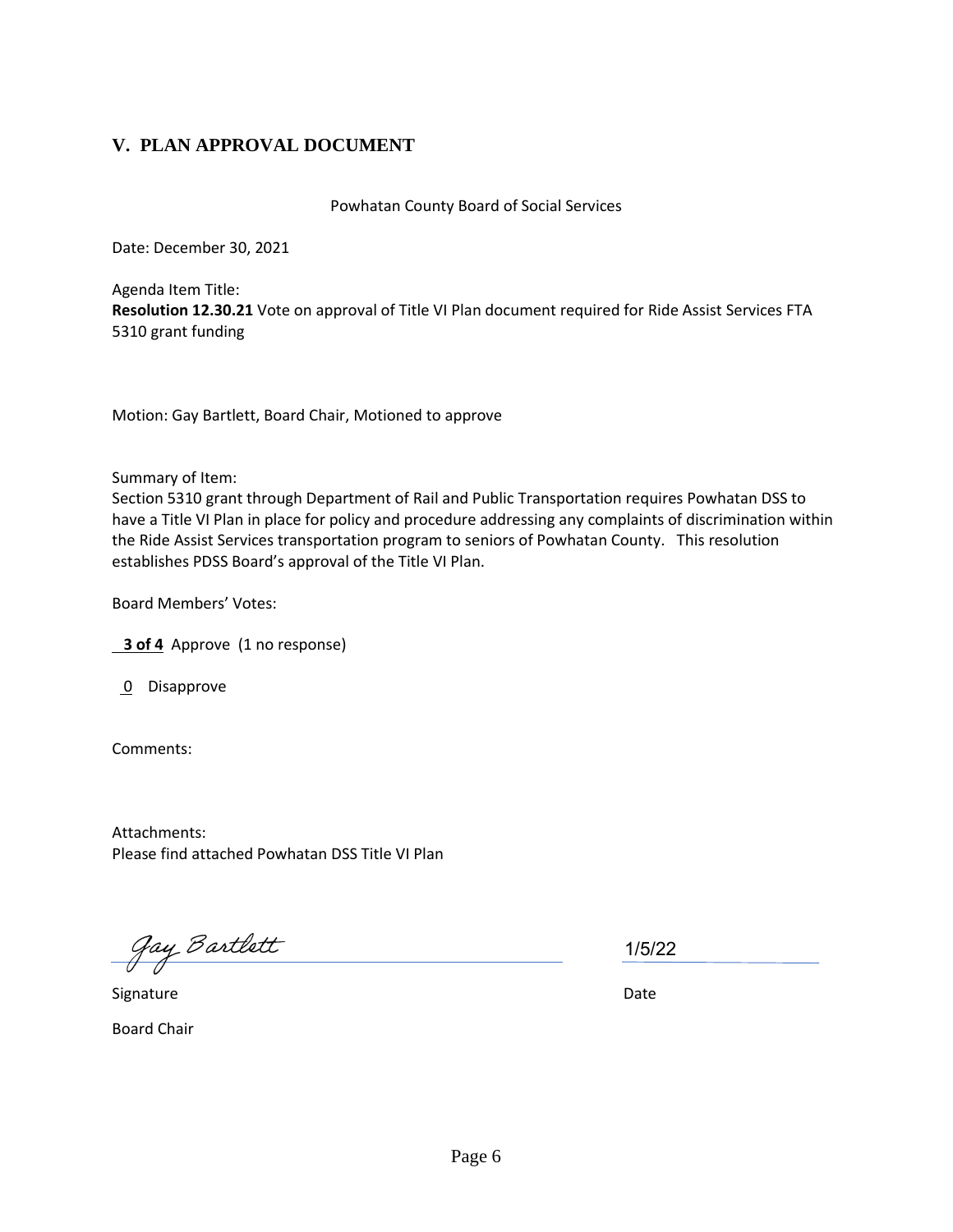**I hereby acknowledge the receipt of the Powhatan DSS Title VI Implementation Plan 2021- 2024. I have reviewed and approve the Plan. I am committed to ensuring that no person is excluded from participation in, or denied the benefits of transit services on the basis of race, color, or national origin, as protected by Title VI according to Federal Transit Administration (FTA) Circular 4702.1B Title VI requirements and guidelines for FTA subrecipients.**

**\_\_\_\_\_\_\_\_\_\_\_\_\_\_\_\_\_\_\_\_\_\_\_\_\_\_\_\_ \_\_\_\_\_\_\_\_\_\_\_\_\_\_\_\_\_\_\_\_\_\_\_\_\_\_\_\_**

1/5/22

Signature of Authorizing Official DATE

**NAME, TITLE Powhatan DSS** Gay Bartlett, Board Chair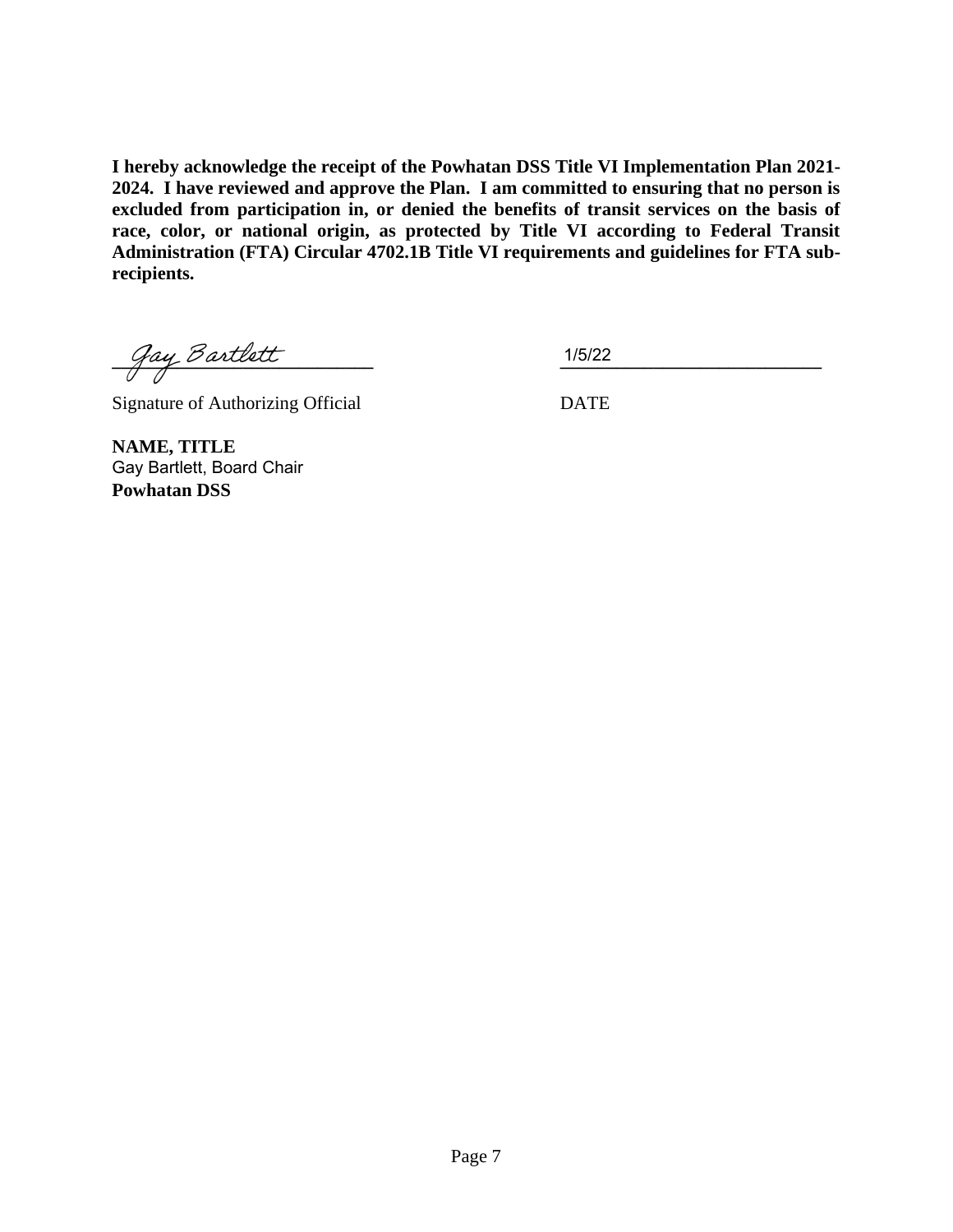## <span id="page-8-0"></span>**VI.ORGANIZATION AND TITLE VI PROGRAM RESPONSIBILITIES**

The **Powhatan DSS**'s **Executive Director** is responsible for ensuring implementation of the agency's Title VI program. Title VI program elements are interrelated and responsibilities may overlap. The specific areas of responsibility have been delineated below for purposes of clarity.

#### **Overall Organization for Title VI**

The Title VI Manager and staff are responsible for coordinating the overall administration of the Title VI program, plan, and assurances, including complaint handling, data collection and reporting, annual review and updates, and internal education.

#### **Detailed Responsibilities of the Title VI Manager**

The Title VI Manager is charged with the responsibility for implementing, monitoring, and ensuring compliance with Title VI regulations. Title VI responsibilities are as follows:

1. Process the disposition of Title VI complaints received.

2. Collect statistical data (race, color or national origin) of participants in and beneficiaries of agency programs, (e.g., affected citizens, and impacted communities).

3. Conduct annual Title VI reviews of agency to determine the effectiveness of program activities at all levels.

4. Conduct Title VI reviews of construction contractors, consultant contractors, suppliers, and other recipients of federal-aid fund contracts administered through the agency.

5. Conduct training programs on Title VI and other related statutes for agency employees.

6. Prepare a yearly report of Title VI accomplishments and goals, as required.

7. Develop Title VI information for dissemination to the general public and, where appropriate, in languages other than English.

8. Identify and eliminate discrimination.

9. Establish procedures for promptly resolving deficiency status and writing the remedial action necessary, all within a period not to exceed 90 days.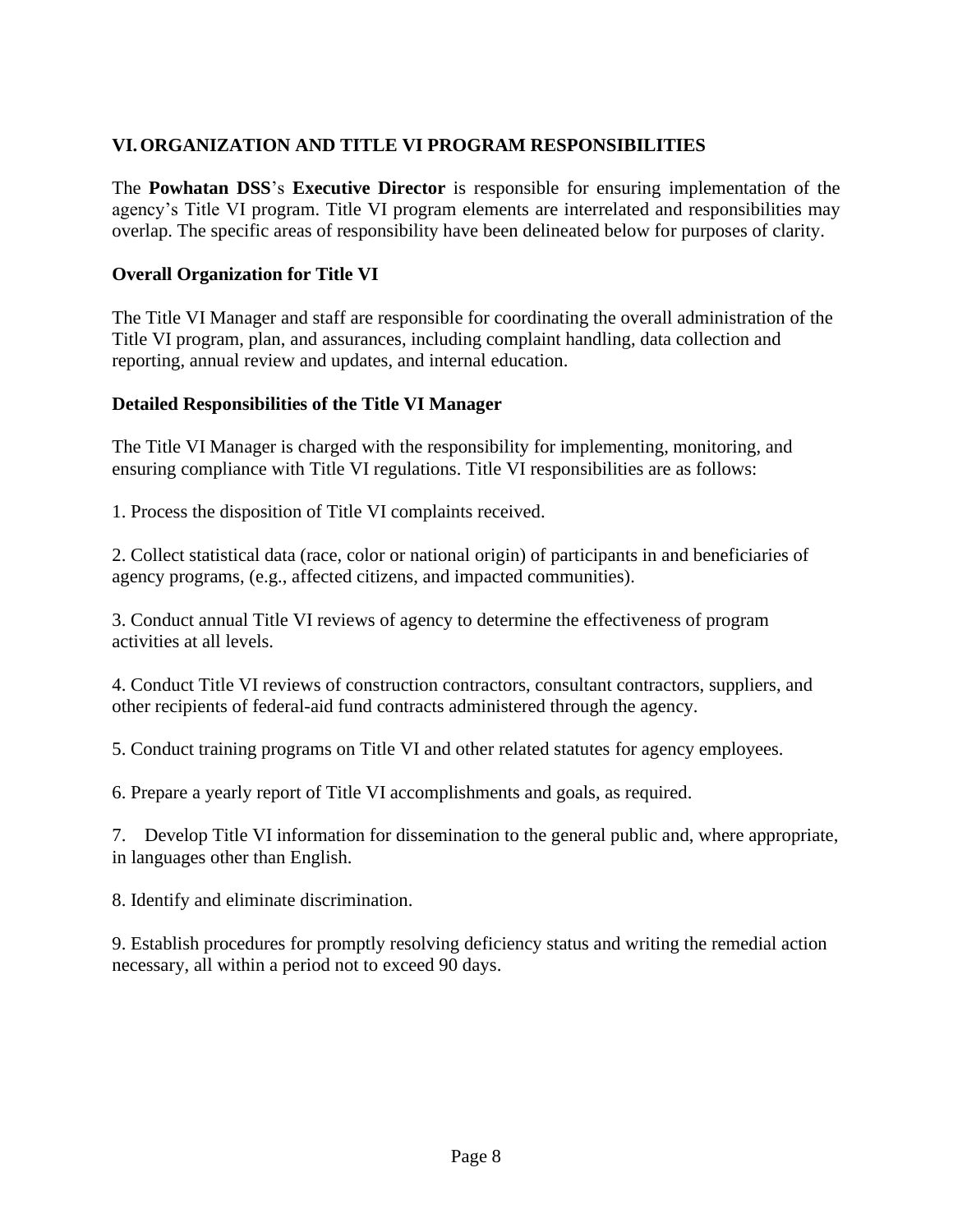#### **General Title VI responsibilities of the agency**

The Title VI Manager is responsible for substantiating that these elements of the plan are appropriately implemented and maintained, and for coordinating with those responsible for public outreach and involvement and service planning and delivery.

#### **1. Data collection**

To ensure that Title VI reporting requirements are met, Powhatan DSS will maintain:

- A database or log of Title VI complaints received. The investigation of and response to each complaint is tracked within the database or log.
- A log of the public outreach and involvement activities undertaken to ensure that minority and low-income people had a meaningful access to these activities.

#### **2. Annual Report and Updates**

As a sub-recipient of FTA funds, **Powhatan DSS** is required to submit a Quarterly Report Form to DRPT that documents any Title VI complaints received during the preceding quarter and for each year. Powhatan DSS will also maintain and provide to DRPT an annual basis, the log of public outreach and involvement activities undertaken to ensure that minority and low-income people had a meaningful access to these activities.

Further, we will submit to DRPT updates to any of the following items since the previous submission, or a statement to the effect that these items have not been changed since the previous submission, indicating date:

- A copy of any compliance review report for reviews conducted in the last three years, along with the purpose or reason for the review, the name of the organization that performed the review, a summary of findings and recommendations, and a report on the status or disposition of the findings and recommendations
- Limited English Proficiency (LEP) plan
- procedures for tracking and investigating Title VI complaints
- A list of Title VI investigations, complaints or lawsuits filed with the agency since the last submission
- A copy of the agency notice to the public that it complies with Title VI and instructions on how to file a discrimination complaint

#### **3. Annual review of Title VI program**

Each year, in preparing for the Annual Report and Updates, the Title VI Manager will review the agency's Title VI program to assure implementation of the Title VI plan. In addition, they will review agency operational guidelines and publications, including those for contractors, to verify that Title VI language and provisions are incorporated, as appropriate.

#### **4. Dissemination of information related to the Title VI program**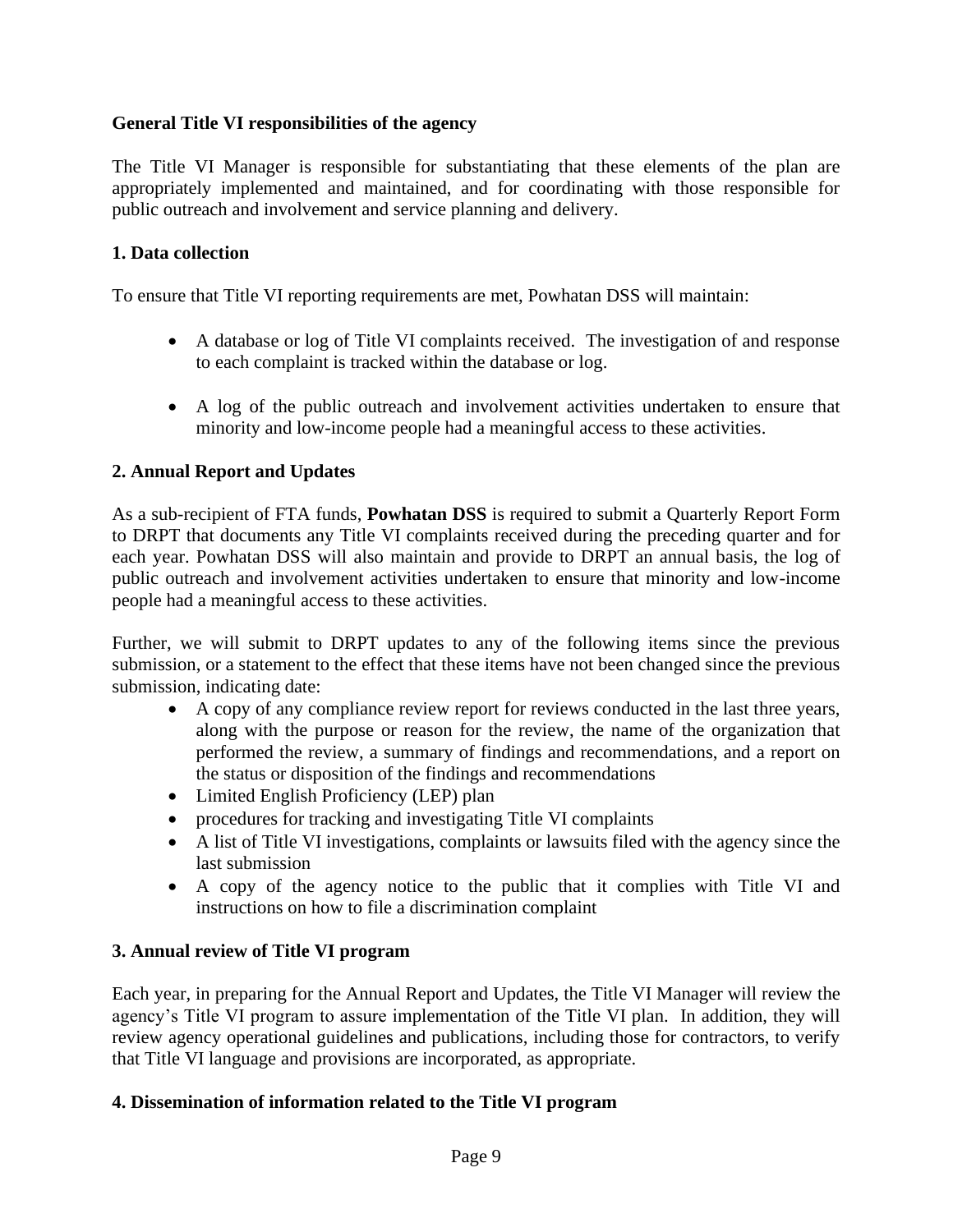Information on our Title VI program will be disseminated to agency employees, contractors, and beneficiaries, as well as to the public, as described in the "public outreach and involvement "section of this document, and in other languages when needed according to the LEP plan as well as federal and State laws/regulations.

## **5. Resolution of complaints**

Any individual may exercise his or her right to file a complaint if that person believes that he, she or any other program beneficiaries have been subjected to unequal treatment or discrimination in the receipt of benefits/services or prohibited by non-discrimination requirements. Powhatan DSS will report the complaint to DRPT within three business days (per DRPT requirements), and make a concerted effort to resolve complaints locally, using the agency's Title VI Complaint Procedures. All Title VI complaints and their resolution will be logged as described under Section 1. Data collection and reported annually (in addition to immediately) to DRPT.

## **6. Written policies and procedures**

Our Title VI policies and procedures are documented in this plan and its appendices and attachments. This plan will be updated periodically to incorporate changes and additional responsibilities that arise. During the course of the Annual Title VI Program Review (item 3 above), the Title VI Manager will determine whether or not an update is needed.

## **7. Internal education**

Our employees will receive training on Title VI policies and procedures upon hiring and upon promotion. This training will include requirements of Title VI, our obligations under Title VI (LEP requirements included), and required data that must be gathered and maintained. In addition, training will be provided when any Title VI-related policies or procedures change (agency-wide training), or when appropriate in resolving a complaint.

## **Title VI training is the responsibility of** the Program Coordinator

## **8. Title VI clauses in contracts**

In all federal procurements requiring a written contract or Purchase Order (PO), **Powhatan DSS**'s contract/PO will include appropriate non-discrimination clauses. The Title VI Manager will work with the Program Coordinator who is/are responsible for procurement contracts and PO's to ensure appropriate non-discrimination clauses are included.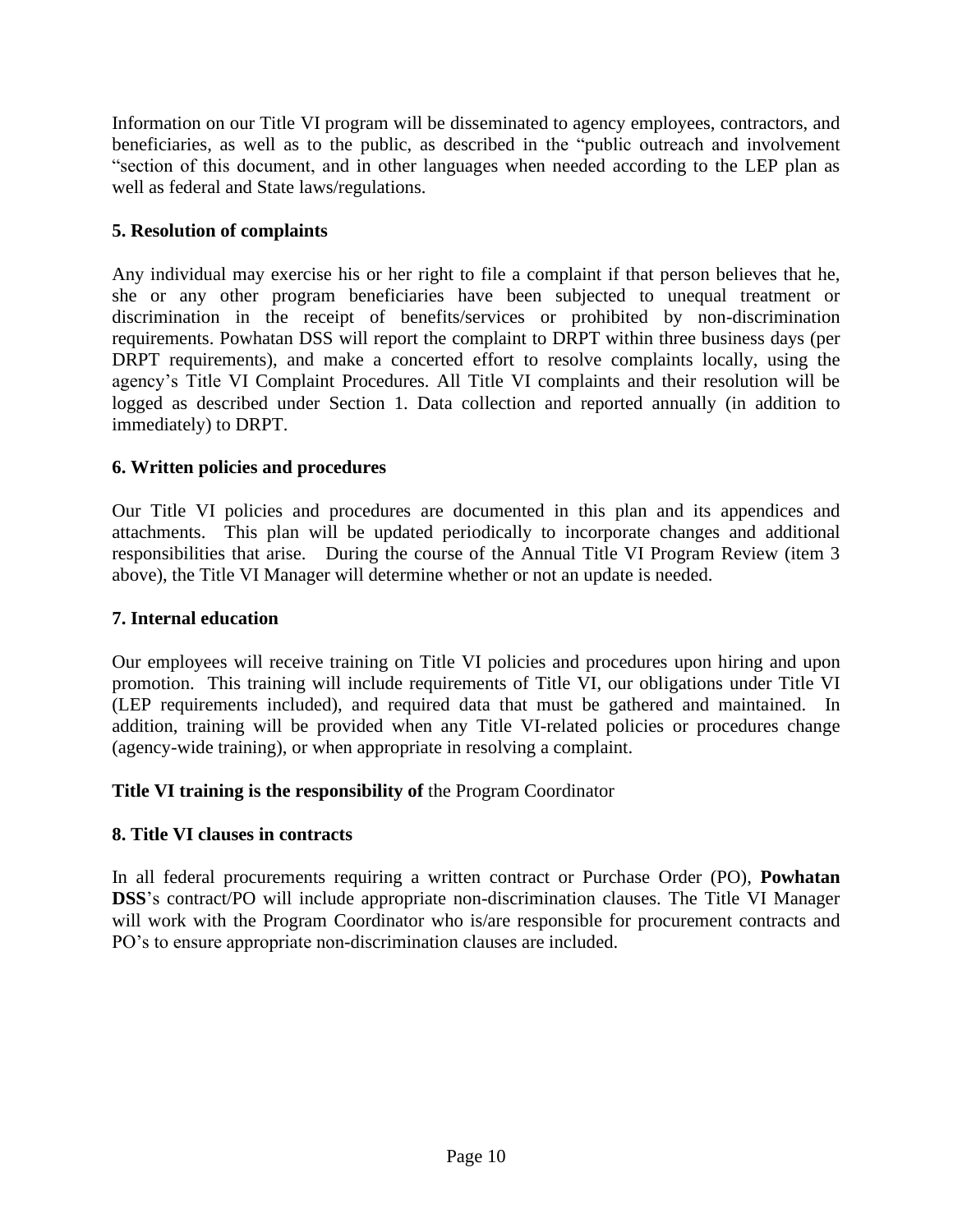## <span id="page-11-0"></span>**VII. PROCEDURES FOR NOTIFYING THE PUBLIC OF TITLE VI RIGHTS AND HOW TO FILE A COMPLAINT**

## **Requirement to Provide a Title VI Public Notice**

Title 49 CFR Section 21.9(d) requires recipients to provide information to the public regarding the recipient's obligations under DOT's Title VI regulations and apprise members of the public of the protections against discrimination afforded to them by Title VI. At a minimum, Powhatan DSS shall disseminate this information to the public by posting a Title VI notice on the agency's website and on program registration documents. Of note, Ride Assist Services of Powhatan DSS only provides transportation to seniors meeting eligibility criteria. All clients have equal access to transportation without discrimination.

Title VI of the Civil Rights Act of 1964 prohibits discrimination on the basis of race, color, or national origin in programs and activities receiving Federal financial assistance. Specifically, Title VI provides that "no person in the United States shall, on the ground of race, color, or national origin, be excluded from participation in, be denied the benefits of, or be subjected to discrimination under any program or activity receiving Federal financial assistance" (42 U.S.C. Section 2000d).

**Powhatan DSS** is committed to ensuring that no person is excluded from participation in, or denied the benefits of its transportation services on the basis of race, color, or national origin, as protected by Title VI in Federal Transit Administration (FTA) Circular 4702.1B. If you feel you are being denied participation in or being denied benefits of the transit services provided by **Powhatan DSS**, or otherwise being discriminated against because of your race, color, national origin, gender, age, or disability, our contact information is:

**Executive Director Powhatan DSS 3908-2 Old Buckingham Road Powhatan, VA 23139 804-598-5630**

#### **SEE APPENDIX A-Title VI Notice to the Public SEE APPENDIX B-Title VI Notice to the Public List of Locations**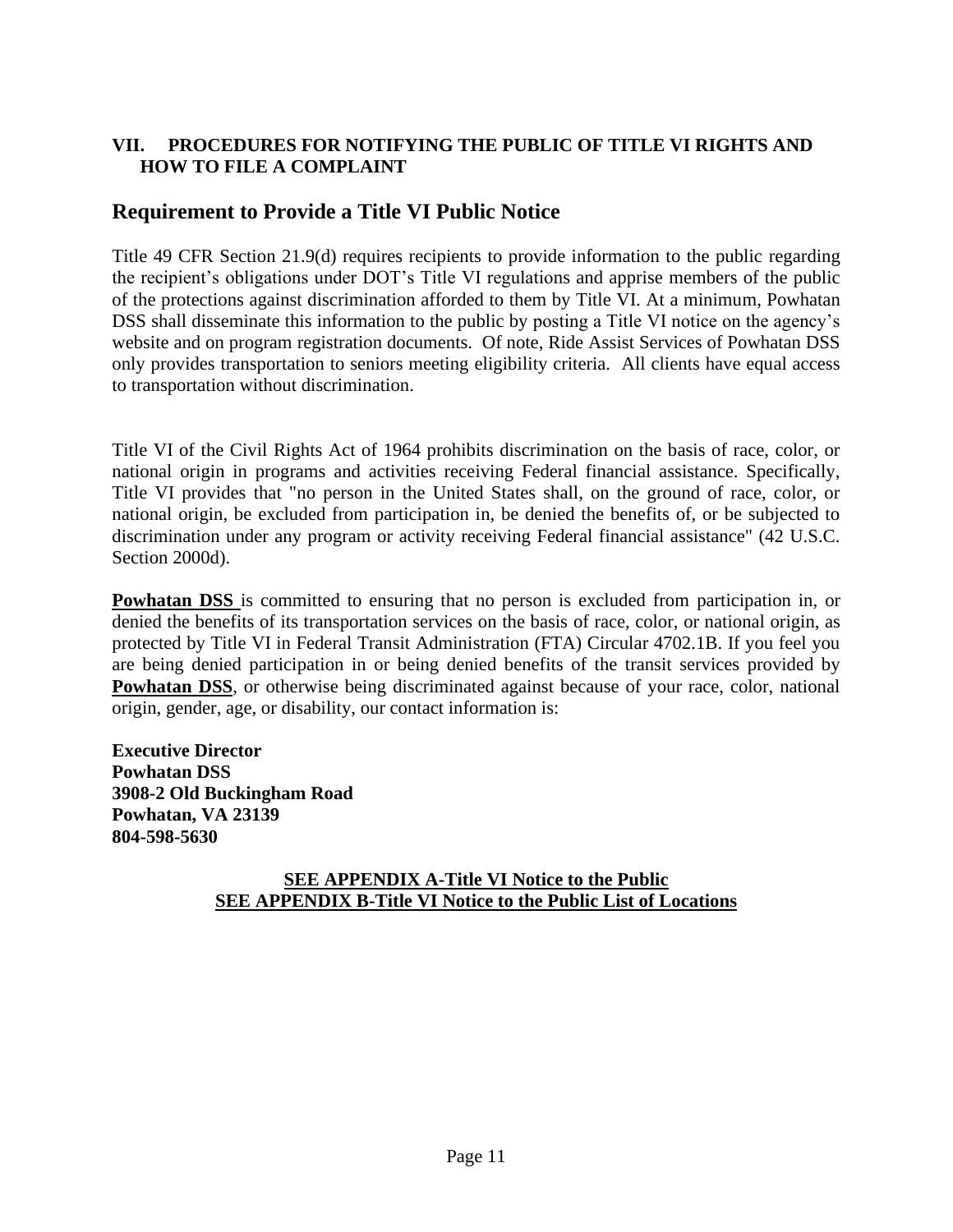## <span id="page-12-0"></span>**VIII. TITLE VI COMPLAINT PROCEDURES**

#### **Requirement to Develop Title VI Complaint Procedures and Complaint Form.**

In order to comply with the reporting requirements established in 49 CFR Section 21.9(b), all recipients shall develop procedures for investigating and tracking Title VI complaints filed against them and make their procedures for filing a complaint available to members of the public. Recipients must also develop a Title VI complaint form. The form and procedure for filing a complaint shall be available on the recipient's website and at their facilities.

Any individual may exercise his or her right to file a complaint with **Powhatan DSS** if that person believes that he or she has been subjected to unequal treatment or discrimination in the receipt of benefits or services. We will report the complaint to DRPT within three business days (per DRPT requirements), and make a concerted effort to resolve complaints locally, using the agency's Nondiscrimination Complaint Procedures. All Title VI complaints and their resolution will be logged and reported annually (in addition to immediately) to DRPT.

**Powhatan DSS** includes the following language on all printed information materials, on the agency's website, in press releases, in public notices, in published documents, and on posters on the interior of each vehicle operated in passenger service:

*The Powhatan DSS is committed to ensuring that no person is excluded from participation in, or denied the benefits of its transit services on the basis of race, color or national origin, as protected by Title VI of the Civil Rights Act of 1964*.

*For additional information on Powhatan DSS's nondiscrimination policies and procedures, or to file a complaint, please visit the website at http://powhatanva.gov/1795/Ride-Assist-Services or contact Executive Director, Powhatan Department of Social Services, 3908-2 Old Buckingham Road, Powhatan VA 23139.*

Instructions for filing Title VI complaints are posted on the agency's website and in posters on the interior of each vehicle operated in passenger service and agency's facilities, and are also included within *Powhatan DSS*'s Ride Assist Services Rider Registration and Rider Guidelines.

## **SEE APPENDIX C-Title VI Complaint Form**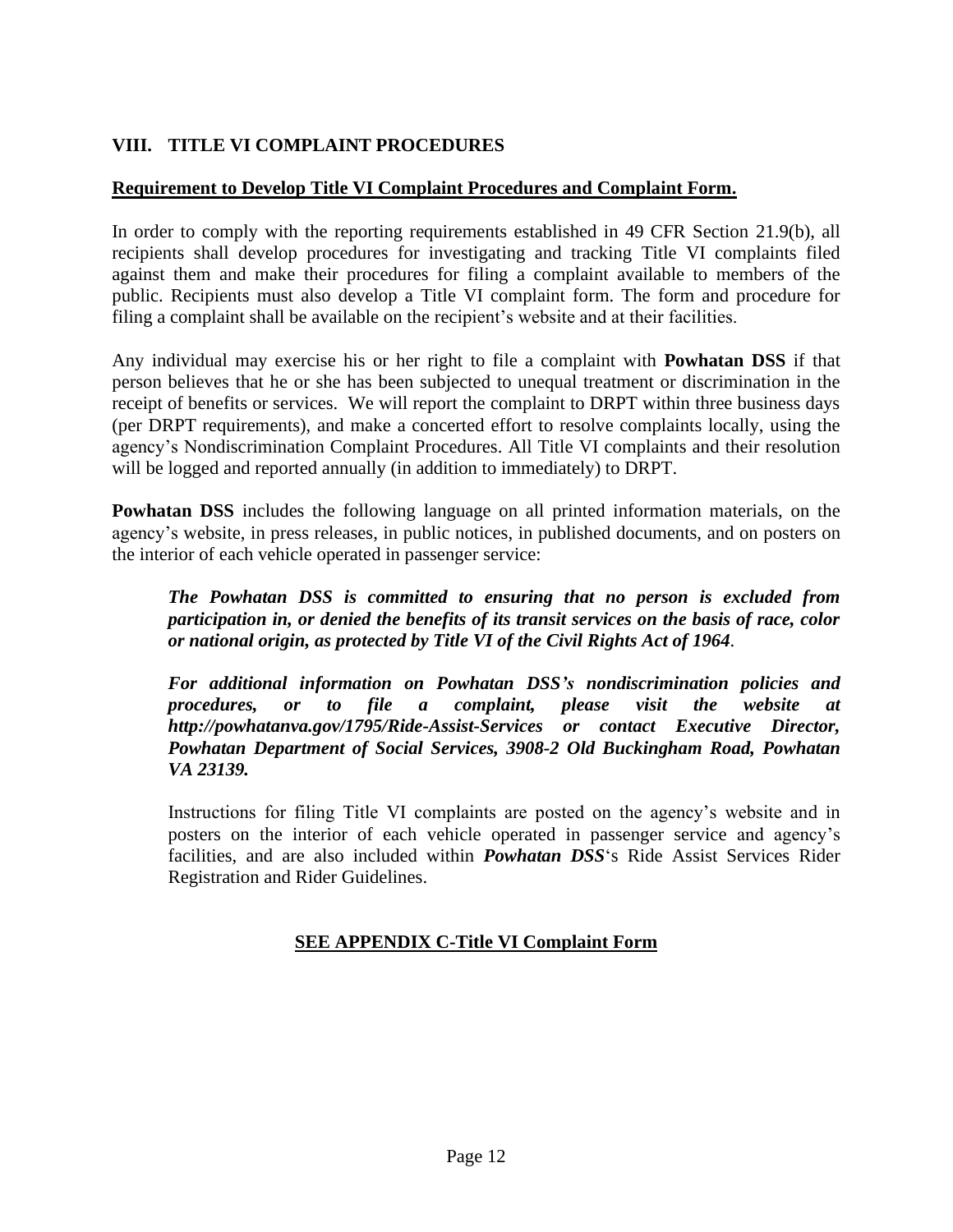## **Procedures for Handling and Reporting Investigations/Complaints and Lawsuits**

Should any Title VI investigations be initiated by FTA or DRPT, or any Title VI lawsuits are filed against **Powhatan DSS** the agency will follow these procedures:

#### **Procedures**

- 1. Any individual, group of individuals, or entity that believes they have been subjected to discrimination on the basis of race, color, or national origin may file a written complaint with the Title VI Manager. The complaint is to be filed in the following manner:
	- a. A formal complaint must be filed within 180 calendar days of the alleged occurrence.
	- b. The complaint shall be in writing and signed by the complainant(s).
	- c. The complaint should include:
		- the complainant's name, address, and contact information
		- (i.e., telephone number, email address, etc.)
		- $\bullet$  the date(s) of the alleged act of discrimination (if multiple days, include the date when the complainant(s) became aware of the alleged discrimination and the date on which the alleged discrimination was discontinued or the latest instance).
		- a description of the alleged act of discrimination
		- $\bullet$  the location(s) of the alleged act of discrimination (include vehicle number if appropriate)
		- an explanation of why the complainant believes the act to have been discriminatory on the basis of race, color, and national origin
		- if known, the names and/or job titles of those individuals perceived as parties in the incident
		- contact information for any witnesses
		- indication of any related complaint activity (i.e., was the complaint also submitted to DRPT or FTA?)
	- d. The complaint shall be submitted to the **Powhatan DSS** Title VI Manager at **3908-2 Old Buckingham Road, Powhatan VA 23139.**
	- e. Complaints received by any other employee of **Powhatan DSS** will be immediately forwarded to the Title VI Manager.
	- f. In the case where a complainant is unable or incapable of providing a written statement, a verbal complaint of discrimination may be made to the Title VI Manager. Under these circumstances, the complainant will be interviewed, and the Program Coordinator will assist the complainant in converting the verbal allegations to writing.
- 2. Upon receipt of the complaint, the Title VI Manager will immediately:
	- a. notify DRPT (no later than 3 business days from receipt)
	- b. notify the **Powhatan DSS** Authorizing Official
	- c. ensure that the complaint is entered in the complaint database
- 3. Within 3 business days of receipt of the complaint, the Title VI Manager will contact the complainant by telephone to set up an interview.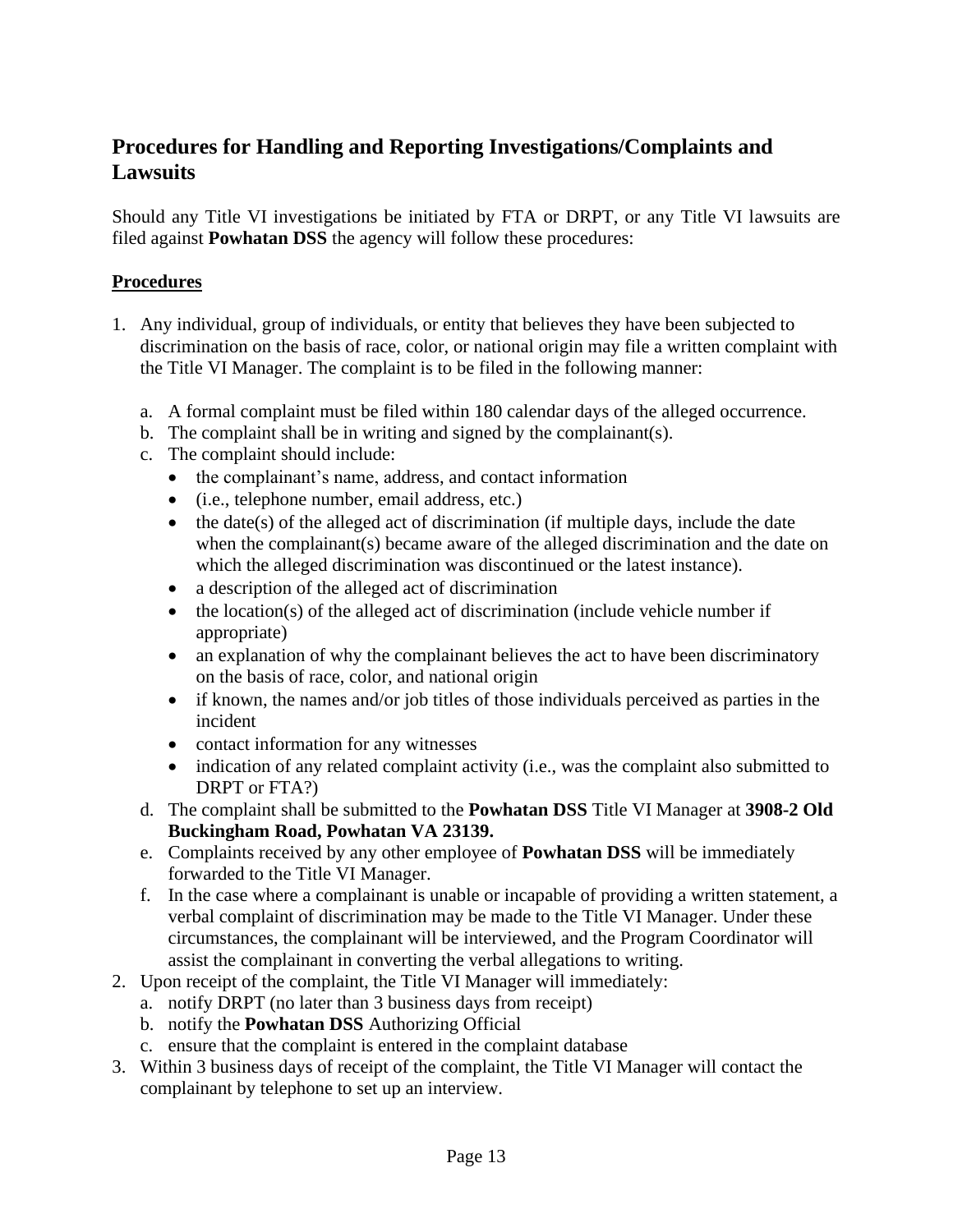- 4. The complainant will be informed that they have a right to have a witness or representative present during the interview and can submit any documentation he/she perceives as relevant to proving his/her complaint.
- 5. If DRPT has assigned staff to assist with the investigation, the Title VI Manager will offer an opportunity to participate in the interview.
- 6. The alleged discriminatory service or program official will be given the opportunity to respond to all aspects of the complainant's allegations.
- 7. The Title VI Manager will determine, based on relevancy or duplication of evidence, which witnesses will be contacted and questioned.
- 8. The investigation may also include:
	- a. investigating contractor operating records, policies or procedures
	- b. reviewing routes, schedules, and fare policies
	- c. reviewing operating policies and procedures
	- d. reviewing scheduling and dispatch records
	- e. observing behavior of the individual whose actions were cited in the complaint
- 9. All steps taken and findings in the investigation will be documented in writing and included in the complaint file.
- 10. The Title VI Manager will contact the complainant at the conclusion of the investigation, but prior to writing the final report, and give the complainant an opportunity to give a rebuttal statement at the end of the investigation process.
- 11. At the conclusion of the investigation and **within 60 days** of the interview with the complainant, the Title VI Manager will prepare a report that includes a narrative description of the incident, identification of persons interviewed, findings, and recommendations for disposition. This report will be provided to the Authorizing Official, DRPT, and, if appropriate, **Powhatan DSS**'s legal counsel.
- 12. The Title VI Manager will send a letter to the complainant notifying them of the outcome of the investigation. If the complaint was substantiated, the letter will indicate the course of action that will be followed to correct the situation. If the complaint is determined to be unfounded, the letter will explain the reasoning, and refer the complainant to DRPT in the event the complainant wishes to appeal the determination. This letter will be copied to DRPT.
- 13. A complaint may be dismissed for the following reasons:
	- a. The complainant requests the withdrawal of the complaint.
	- b. An interview cannot be scheduled with the complainant after reasonable attempts.
	- c. The complainant fails to respond to repeated requests for additional information needed to process the complaint.
- 14. DRPT will serve as the appealing forum to a complainant that is not satisfied with the outcome of an investigation conducted by **Powhatan DSS**. DRPT will analyze the facts of the case and will issue its conclusion to the appellant according to their procedures.

**A person may also file a complaint directly with the Federal Transit Administration, Office of Civil Rights, Attention: Title VI Program Coordinator, East Building, 5th Floor – TCR, 1200 New Jersey Avenue SE, Washington, DC 20590.**

## **Transportation-Related Title VI Investigations, Complaints, and Lawsuits**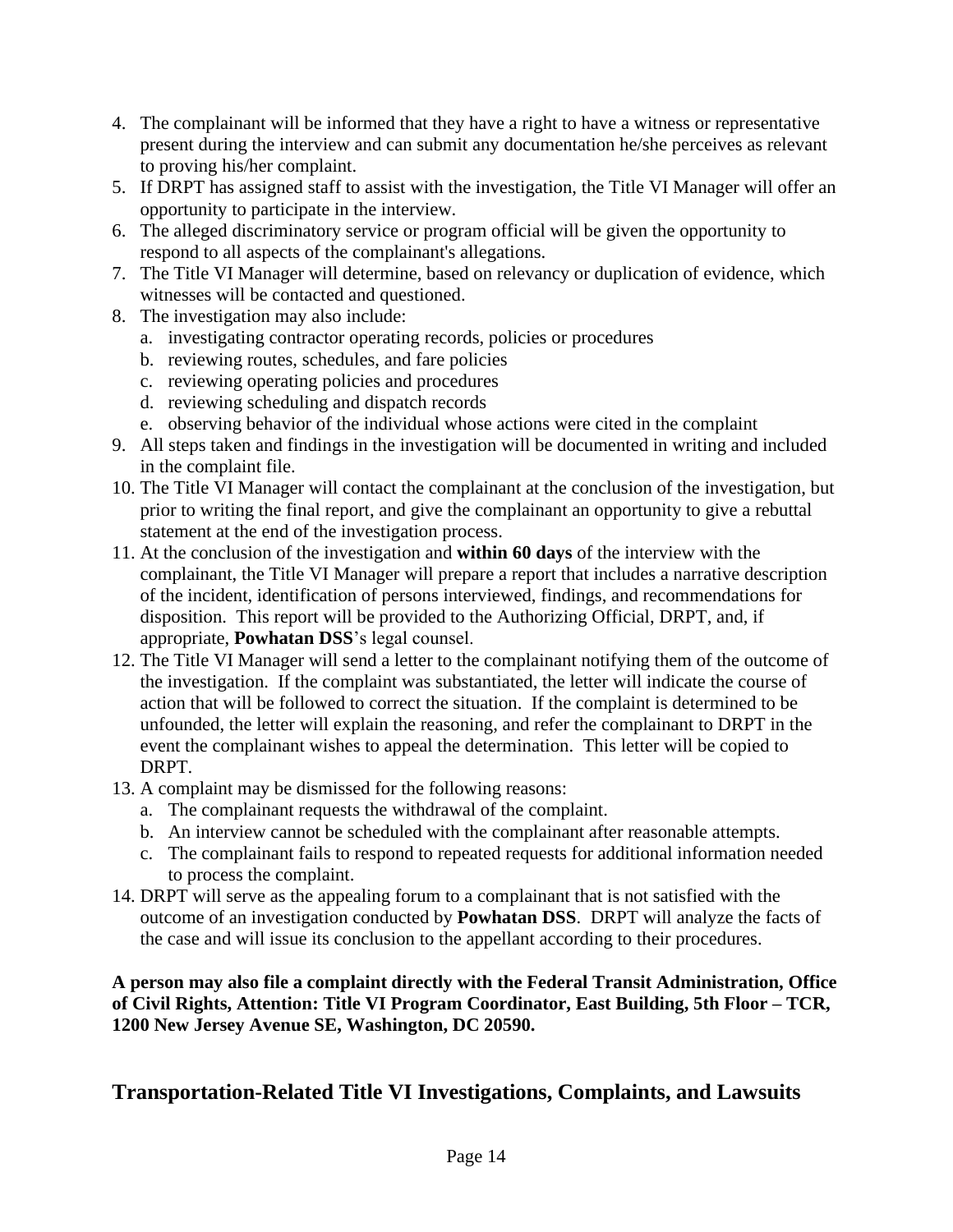#### **Background**

All recipients shall prepare and maintain a list of any of the following that allege discrimination on the basis of race, color, or national origin:

- Active investigations conducted by FTA and entities other than FTA;
- Lawsuits: and
- Complaints naming the recipient.

This list shall include the date that the transportation-related Title VI investigation, lawsuit, or complaint was filed; a summary of the allegation(s); the status of the investigation, lawsuit, or complaint; and actions taken by the recipient in response, or final findings related to the investigation, lawsuit, or complaint. This list shall be included in the Title VI Program submitted to DRPT every three years and information shall be provided to DRPT quarterly and annually.

#### **SEE APPENDIX D- Investigations, Lawsuits and Complaints Document**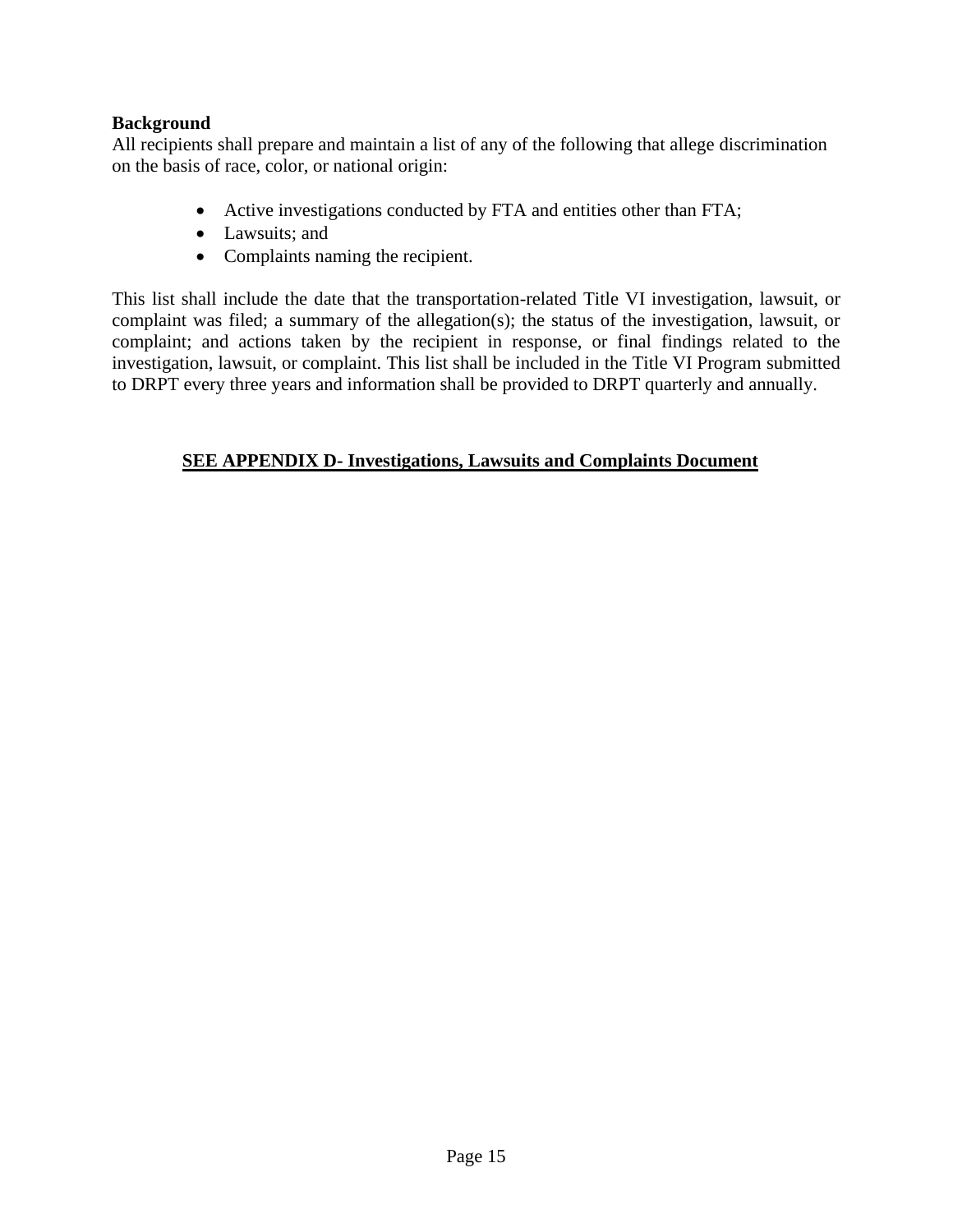#### <span id="page-16-0"></span>**IX.PUBLIC OUTREACH AND INVOLVEMENT**

#### **PUBLIC PARTICIPATION PLAN**

#### **Introduction**

The Public Participation Plan (PPP) is a guide for ongoing public participation endeavors. Its purpose is to ensure that Powhatan DSS utilizes effective means of providing information and receiving public input on transportation decisions from low income, minority and limited English proficient (LEP) populations, as required by Title VI of the Civil Rights Act of 1964 and its implementing regulations.

Under federal regulations, transit operators must take reasonable steps to ensure that Limited English Proficient (LEP) persons have meaningful access to their programs and activities. This means that public participation opportunities, normally provided in English, should be accessible to persons who have a limited ability to speak, read, write, or understand English.

In addition to language access measures, other major components of the PPP include: public participation design factors; a range of public participation methods to provide information, to invite participation and/or to seek input; examples to demonstrate how population-appropriate outreach methods can be and were identified and utilized; and performance measures and objectives to ensure accountability and a means for improving over time.

*Powhatan DSS* established a public participation plan or process that will determine how, when, and how often specific public participation activities should take place, and which specific measures are most appropriate. Of note, Powhatan DSS Ride Assist Services only provides transportation services to eligible seniors, for eligible ride types.

Periodically *Powhatan DSS* will hold Public Participation meetings in an effort to safeguard any linguistic or cultural barriers that may prevent minorities and LEP persons from effectively participating in our decision-making process.

**NOTE: FTA has developed a Circular, 4703.1, "Environmental Justice Policy Guidance for Federal Transit Administration Recipients," that includes many examples of effective strategies for engaging minority and low-income populations. FTA Chap. III-6 FTA C 4702.1B encourages recipients to review that Circular for ideas when developing their public engagement strategy.**

#### **SEE APPENDIX E-Summary of Outreach Efforts**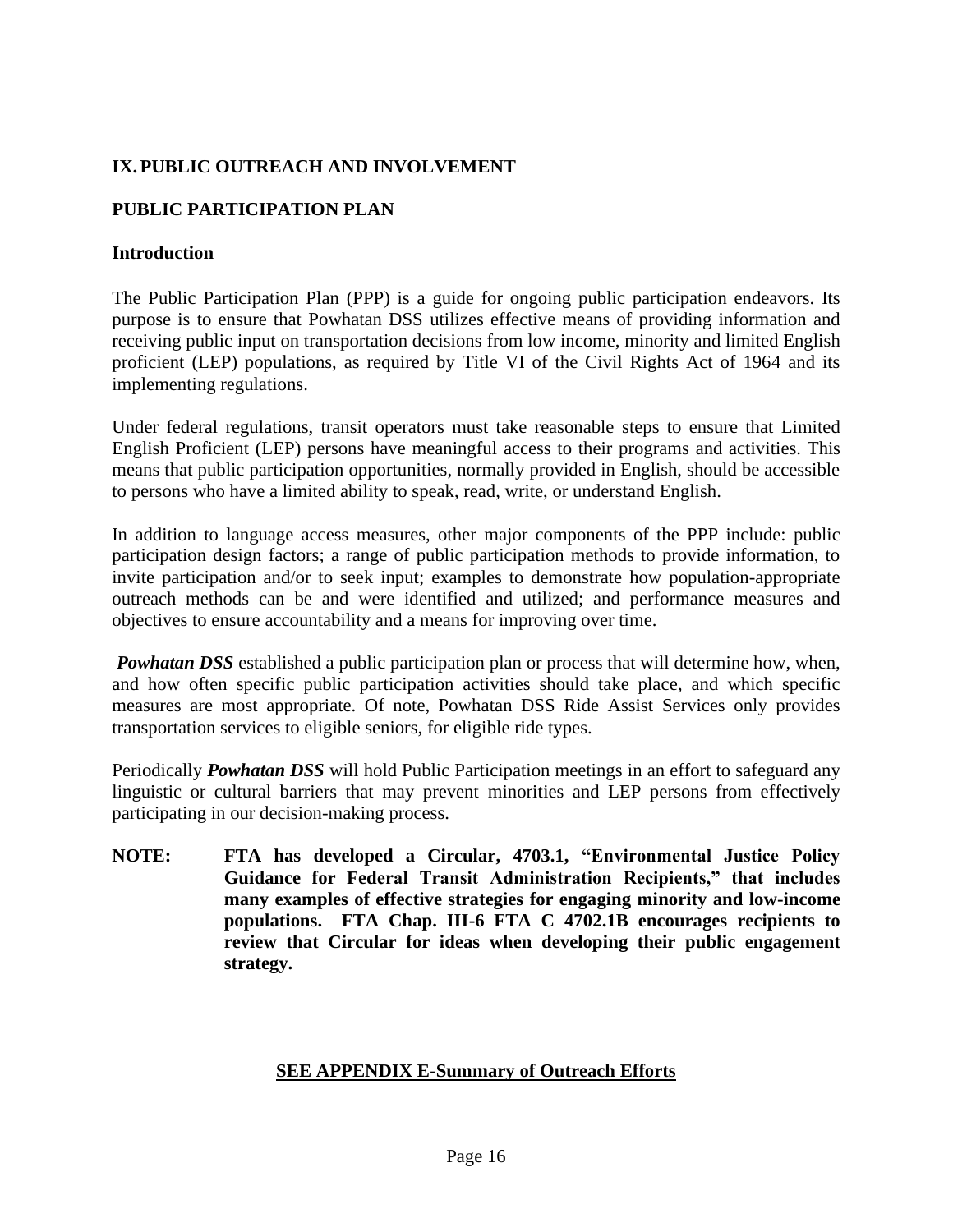#### <span id="page-17-0"></span>**X. LANGUAGE ASSISTANCE PLAN FOR PERSONS WITH LIMITED ENGLISH PROFICIENCY (LEP)**

## **LANGUAGE ASSISTANCE PLAN FOR PERSONS WITH LIMITED ENGLISH PROFICIENCY (LEP)**

## **Introduction and Legal Basis**

LEP is a term that defines any individual not proficient in the use of the English language. The establishment and operation of an LEP program meets objectives set forth in Title VI of the Civil Rights Act and Executive Order 13166, Improving Access to Services for Persons with Limited English Proficiency (LEP). This Executive Order requires federal agencies receiving financial assistance to address the needs of non-English speaking persons. The Executive Order also establishes compliance standards to ensure that the programs and activities that are provided by a transportation provider in English are accessible to LEP communities. This includes providing meaningful access to individuals who are limited in their use of English. The following LEP language implementation plan, developed by *Powhatan DSS* is based on FTA guidelines.

As required, **Powhatan DSS** developed a written LEP Plan (below). Using 2010 and American Community Survey (ACS) Census data, **Powhatan DSS** has evaluated data to determine the extent of need for translation services of its vital documents and materials.

LEP persons can be a significant market for public transit, and reaching out to these individuals can help increase their utilization of transit. Therefore, it also makes good business sense to translate vital information into languages that the larger LEP populations in the community can understand.

## **Assessment of Needs and Resources**

The need and resources for LEP language assistance were determined through a four-factor analysis as recommended by FTA guidance.

#### **Factor 1: Assessment of the Number and Proportion of LEP Persons Likely to be Served or Encountered in the Eligible Service Population**

The agency has reviewed census data on the number of individuals in its service area that have limited English Proficiency, as well as the languages they speak.

#### **U.S. Census Data – American Community Survey (2015-2020)**

Data from the U.S. Census Bureau's American Community Survey (ACS) were obtained through [www.census.gov](http://www.census.gov/) by **Powhatan DSS**'s service area. The agency's service area includes a total of *882 and 3.26%* persons with Limited English Proficiency (those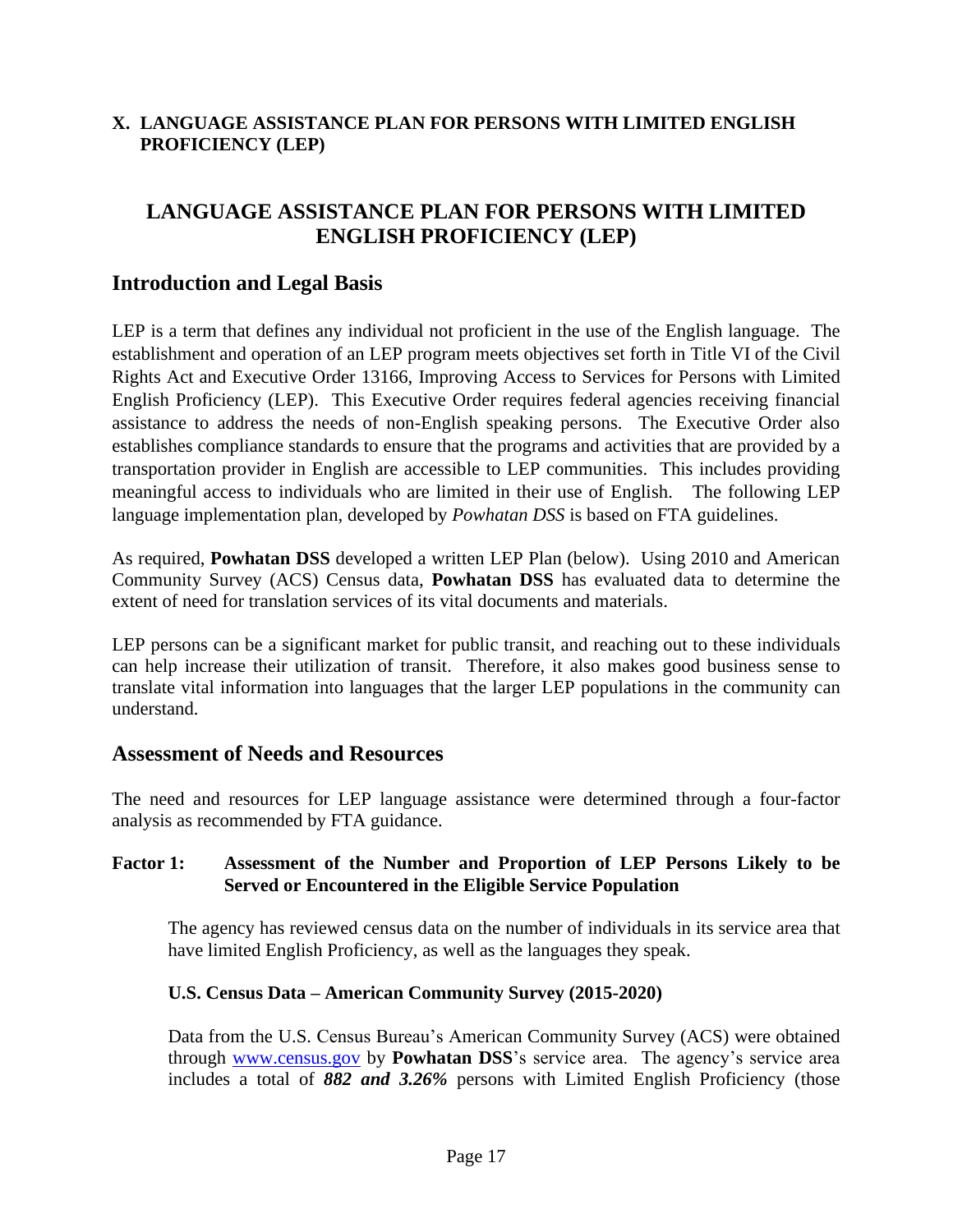persons who indicated that they spoke English "less than very well," in the 2015-2020 ACS Census).

Information from the 2015-2020 ACS also provides more detail on the specific languages that are spoken by those who report that they speak English less than very well. Languages spoken at home by those with LEP are presented below. These data indicate the extent to which translations into other language are needed to meet the needs of LEP persons.

| $\bullet$ Spanish                    | 364 | 1.34%    |
|--------------------------------------|-----|----------|
| $\bullet$ Indo-European              | 277 | 1.02%    |
| • Asian and Pacific Island Languages | 146 | $0.54\%$ |
| • Other Languages                    | 95  | 0.35%    |

#### *[Note: if any of these categories represents over 5% or 1,000 persons whichever is less, you should explore the individual languages in the category to determine whether any specific language meets this threshold]*

It is noted that there are relatively low number of LEP persons in the service area – no language is spoken by over 5% or a total of 1,000 persons in the LEP population.

#### **Factor 2: Assessment of Frequency with Which LEP Individuals Come Into Contact with the Transit Services or System**

**All Powhatan DSS** Ride Assist Services clients are able to make ride requests as needed, for medical and dental appointments, and personal business transportation needs such as banking, post office, pharmacy and community organization or offices according to their personal needs.

We will continue to identify emerging populations as updated Census and American Community Survey data become available for our service area. In addition, when LEP persons contact our agency, we attempt to identify their language and keep records on contacts to accurately assess the frequency of contact. To assist in language identification, we use a language identification flashcard based on that which was developed by the U.S. Census. [\(http://www.](http://www/)lep.gov/IspeakCards2004.pdf)]

#### **Factor 3: Assessment of the Nature and Importance of the Transit Services to the LEP Population**

**Powhatan DSS** provides the following programs, activities and services:

Ride Assist Services, a program of Powhatan County Department of Social Services, provides transportation for basic needs to seniors age 60 and above who are unable to drive.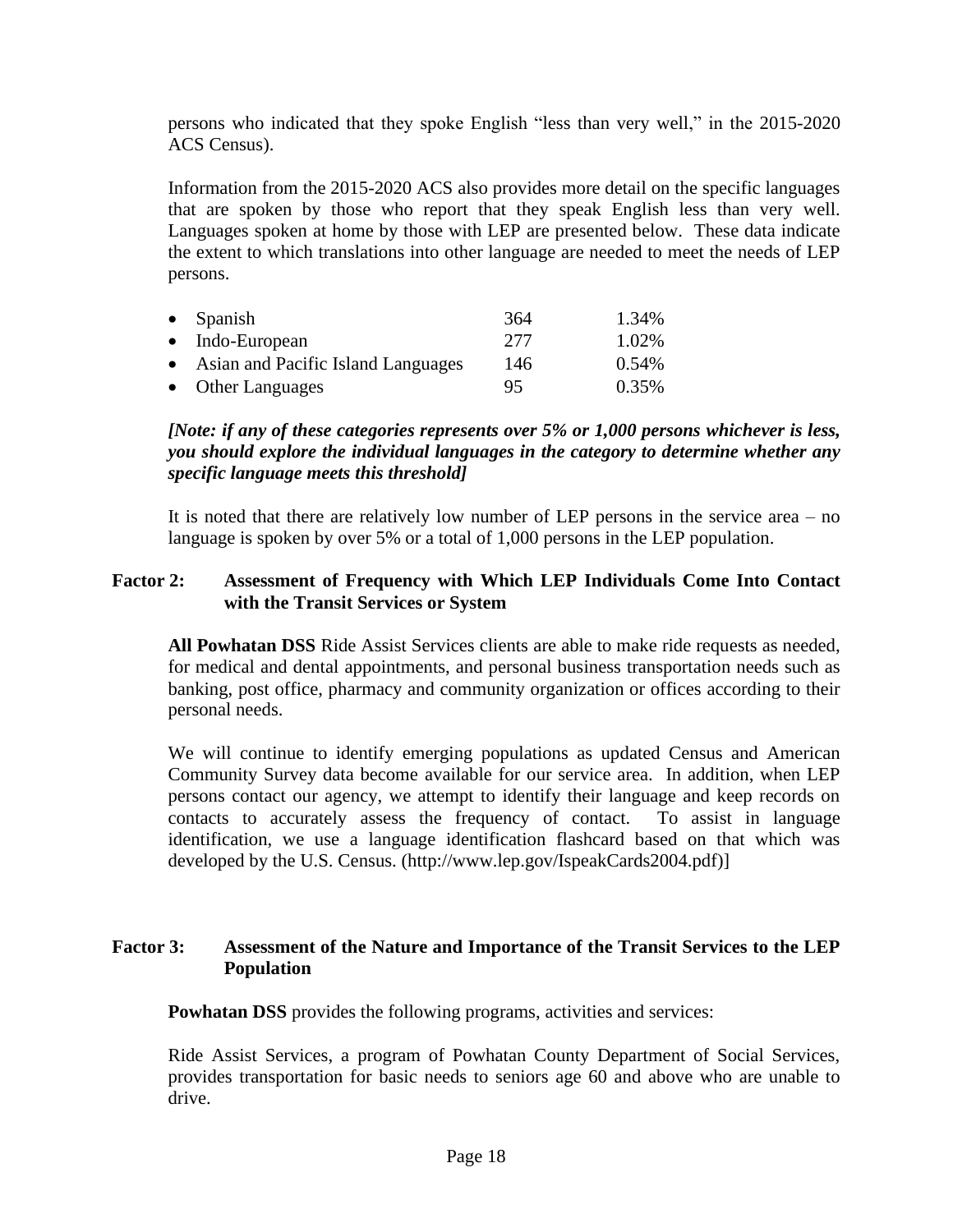#### **Factor 4: Assessment of the Resources Available to the Agency and Costs**

#### *Costs*

The following language assistance measures will be provided by **Powhatan DSS**

- *Google Translate*
- *www.Lionbridge.com*

We anticipate that these activities and costs will increase as the translation service utilized will increase their fees.

Based on the analysis of demographic data and contact with community organizations and LEP persons, **Powhatan DSS** has determined that the following additional services are ideally needed to provide meaningful access:

## *As needed, services will be secured through Lionbridge at a rate of:*

- \$0.10 per word for translation in Spanish (written document)
- \$0.17 per word for translation in other languages (written document)
- over the phone spoken language interpretation at \$0.45 per minute for Spanish
- \$0.60 per minute for all other languages

#### *Resources*

Agency donor funds are made available in the event of translation services being used.

## **LEP Implementation Plan**

Through the four-factor analysis, **Powhatan DSS** has determined that a written Language Implementation Plan is not required at this time which is permissible under FTA Circular C 4702.1.A Powhatan DSS understands that an absence of a written LEP Plan does not obviate the underlying obligation to ensure meaningful access by LEP persons to our program. When appropriate, Powhatan DSS will provide translated vital documents, provide access to language assistance services and provide staff training on policy and procedures related to assisting LEP persons.

As the community grows and new LEP groups emerge, **Powhatan DSS w**ill strive to address the needs for additional language assistance.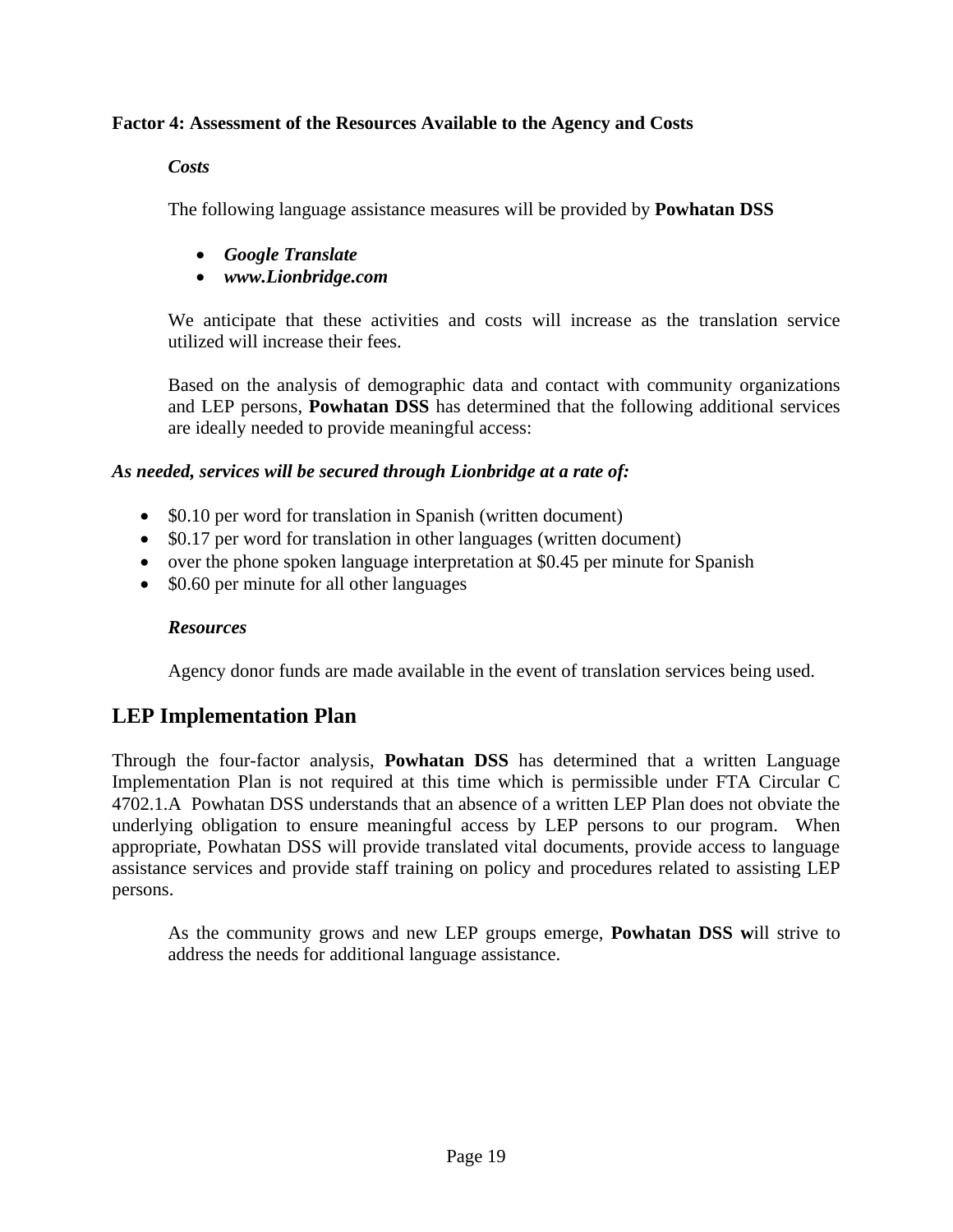#### <span id="page-20-0"></span>**XI.MINORITY REPRESENTATION ON PLANNING AND ADVISORY BODIES**

Title 49 CFR Section 21.5(b)(1)(vii) states that a recipient may not, on the grounds of race, color, or national origin, "deny a person the opportunity to participate as a member of a planning, advisory, or similar body which is an integral part of the program."

*Powhatan DSS* does not have transit-related, non-elected planning boards, advisory councils or committees, or similar committees, the membership of which we select.

#### <span id="page-20-1"></span>**XII. MONITORING TITLE VI COMPLAINTS**

As part of the complaint handling procedure, the Title VI Manager investigates possible inequities in service delivery for the route(s) or service(s) about which the complaint was filed. Depending on the nature of the complaint, the review examines span of service (days and hours), frequency, routing directness, interconnectivity with other routes and/or fare policy. If inequities are discovered during this review, options for reducing the disparity are explored, and service or fare changes are planned if needed.

In addition to the investigation following an individual complaint, the Title VI Manager periodically reviews all complaints received to determine if there may be a pattern. At a minimum, this review is conducted as part of preparing the Annual Report and Update for submission to DRPT.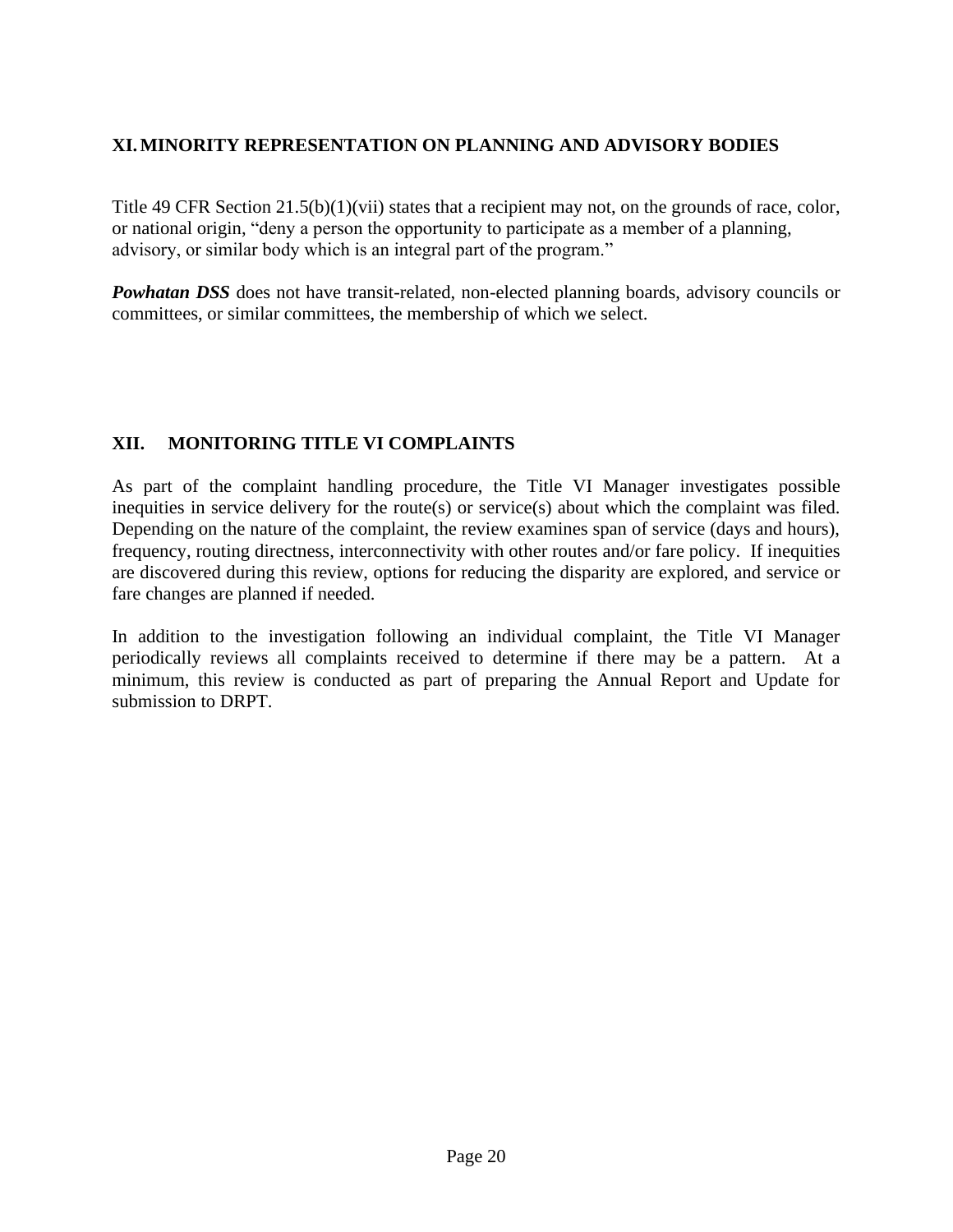## <span id="page-21-0"></span>**APPENDIX A – TITLE VI NOTICE TO THE PUBLIC**

*Title VI of the Civil Rights Act of 1964 prohibits discrimination on the basis of race, color, or national origin in programs and activities receiving Federal financial assistance. Specifically, Title VI provides that "no person in the United States shall, on the ground of race, color, or national origin, be excluded from participation in, be denied the benefits of, or be subjected to discrimination under any program or activity receiving Federal financial assistance" (42 U.S.C. Section 2000d).* 

*Powhatan DSS is committed to ensuring that no person is excluded from participation in, or denied the benefits of its transportation services on the basis of race, color, or national origin, as protected by Title VI in Federal Transit Administration (FTA) Circular 4702.1B. If you feel you are being denied participation in or being denied benefits of the transit services provided by Powhatan DSS, or otherwise being discriminated against because of your race, color, national origin, gender, age, or disability, our contact information is:* 

*Executive Director, Title VI Manager Powhatan DSS 3908-2 Old Buckingham Road Powhatan, VA 23139 804-598-5630*

<span id="page-21-1"></span>*For additional information regarding Powhatan DSS's nondiscrimination policy and procedures, please visit<http://powhatanva.gov/1795/Ride-Assist-Services> or contact the Title VI manager noted above.*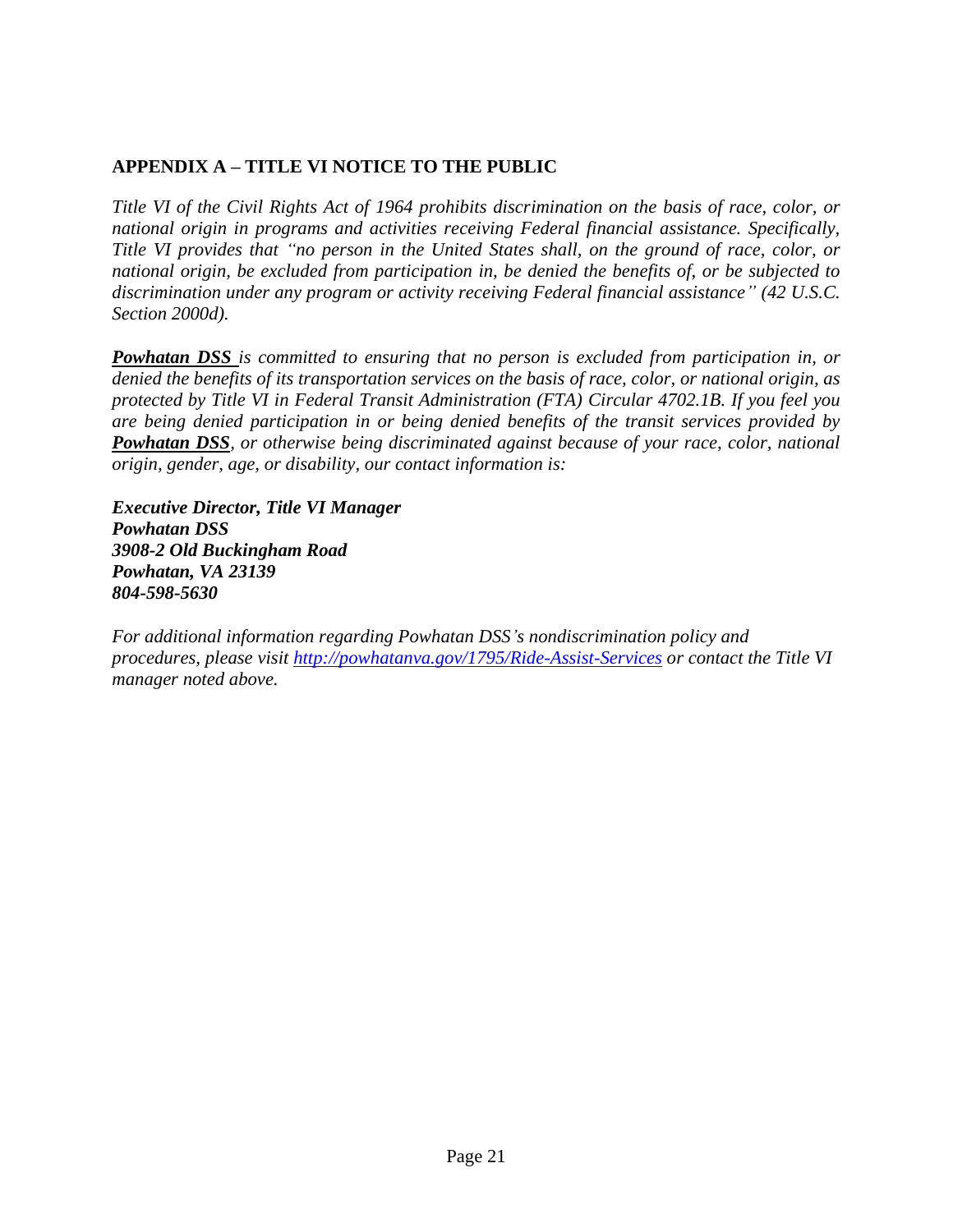## **APPENDIX B – TITLE VI NOTICE TO THE PUBLIC LIST OF LOCATIONS**

- Agency Website: <http://powhatanva.gov/1795/Ride-Assist-Services>
- Ride Assist Services Program Manual
- 5310 funded vehicles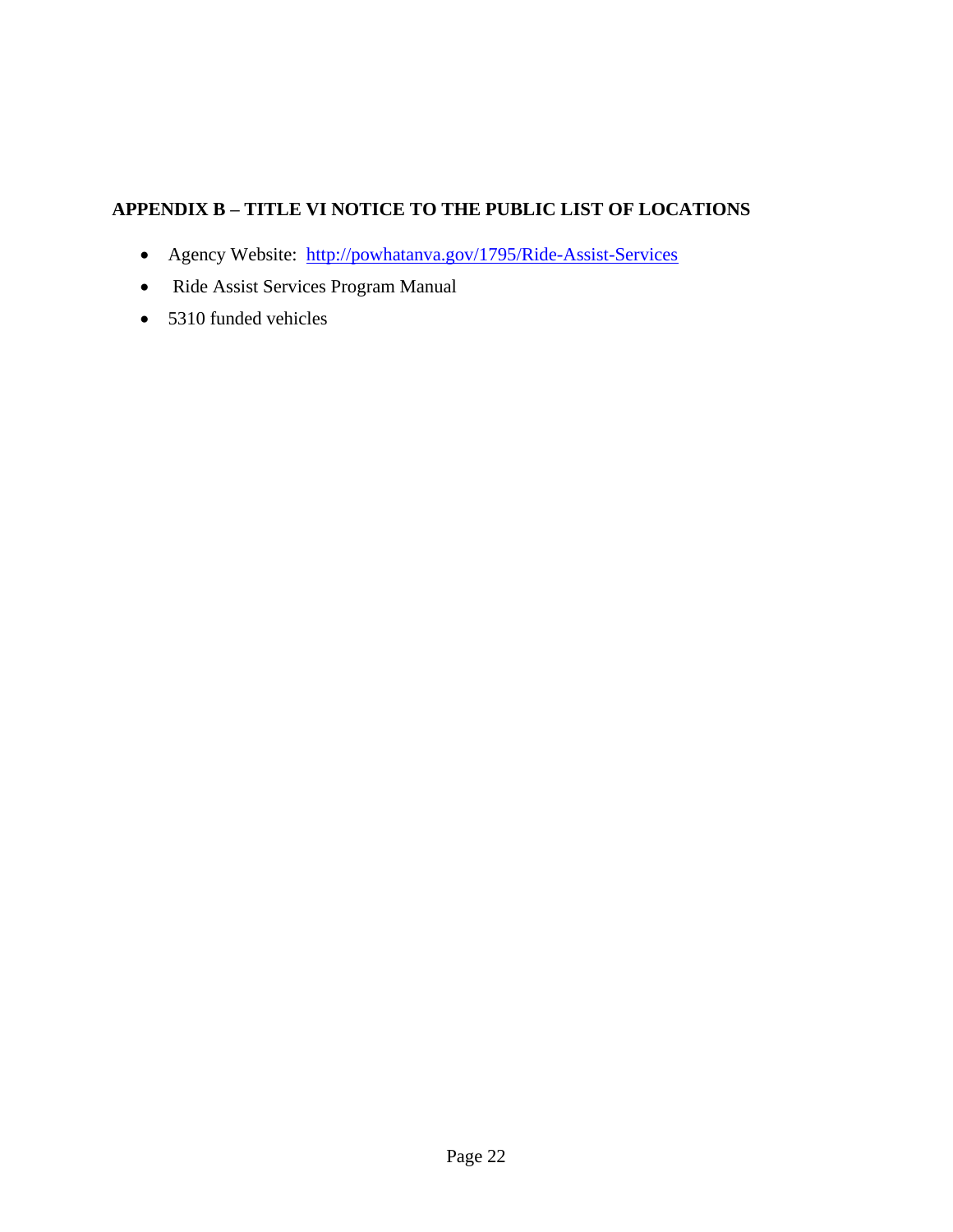## <span id="page-23-0"></span>**APPENDIX C – ADA & TITLE VI COMPLAINT FORM**

| <b>Section I:</b>                                                                                                                                                                                                                                                                                                                                                          |                                                  |  |                   |    |  |  |  |
|----------------------------------------------------------------------------------------------------------------------------------------------------------------------------------------------------------------------------------------------------------------------------------------------------------------------------------------------------------------------------|--------------------------------------------------|--|-------------------|----|--|--|--|
| Name:                                                                                                                                                                                                                                                                                                                                                                      |                                                  |  |                   |    |  |  |  |
| Address:                                                                                                                                                                                                                                                                                                                                                                   |                                                  |  |                   |    |  |  |  |
| Telephone (Home):                                                                                                                                                                                                                                                                                                                                                          |                                                  |  | Telephone (Work): |    |  |  |  |
| <b>Electronic Mail Address:</b>                                                                                                                                                                                                                                                                                                                                            |                                                  |  |                   |    |  |  |  |
| <b>Accessible Format</b>                                                                                                                                                                                                                                                                                                                                                   | <b>Large Print</b>                               |  | <b>Audio Tape</b> |    |  |  |  |
| Requirements?                                                                                                                                                                                                                                                                                                                                                              | <b>TDD</b>                                       |  | Other             |    |  |  |  |
| <b>Section II:</b>                                                                                                                                                                                                                                                                                                                                                         |                                                  |  |                   |    |  |  |  |
| Are you filing this complaint on your own behalf?                                                                                                                                                                                                                                                                                                                          |                                                  |  | Yes*              | No |  |  |  |
| *If you answered "yes" to this question, go to Section III.                                                                                                                                                                                                                                                                                                                |                                                  |  |                   |    |  |  |  |
| If not, please supply the name and relationship of the person<br>for whom you are complaining:                                                                                                                                                                                                                                                                             |                                                  |  |                   |    |  |  |  |
| Please explain why you have filed for a third party:                                                                                                                                                                                                                                                                                                                       |                                                  |  |                   |    |  |  |  |
|                                                                                                                                                                                                                                                                                                                                                                            |                                                  |  |                   |    |  |  |  |
| Please confirm that you have obtained the permission of the                                                                                                                                                                                                                                                                                                                |                                                  |  | Yes               | No |  |  |  |
| aggrieved party if you are filing on behalf of a third party.                                                                                                                                                                                                                                                                                                              |                                                  |  |                   |    |  |  |  |
| Section III:                                                                                                                                                                                                                                                                                                                                                               |                                                  |  |                   |    |  |  |  |
| I believe the discrimination I experienced was based on (check all that apply):                                                                                                                                                                                                                                                                                            |                                                  |  |                   |    |  |  |  |
| [] Race                                                                                                                                                                                                                                                                                                                                                                    | [] Color<br>[ ] National Origin<br>[] Disability |  |                   |    |  |  |  |
| Date of Alleged Discrimination (Month, Day, Year): _                                                                                                                                                                                                                                                                                                                       |                                                  |  |                   |    |  |  |  |
| Explain as clearly as possible what happened and why you believe you were discriminated<br>against. Describe all persons who were involved. Include the name and contact information of<br>the person(s) who discriminated against you (if known) as well as names and contact information<br>of any witnesses. If more space is needed, please use the back of this form. |                                                  |  |                   |    |  |  |  |
| <b>Section IV</b>                                                                                                                                                                                                                                                                                                                                                          |                                                  |  |                   |    |  |  |  |
|                                                                                                                                                                                                                                                                                                                                                                            |                                                  |  | Yes               | No |  |  |  |
| Have you previously filed a Title VI complaint with this<br>agency?                                                                                                                                                                                                                                                                                                        |                                                  |  |                   |    |  |  |  |
| <b>Section V</b>                                                                                                                                                                                                                                                                                                                                                           |                                                  |  |                   |    |  |  |  |
| Have you filed this complaint with any other Federal, State, or local agency, or with any Federal<br>or State court?                                                                                                                                                                                                                                                       |                                                  |  |                   |    |  |  |  |
| [] Yes                                                                                                                                                                                                                                                                                                                                                                     | $[]$ No                                          |  |                   |    |  |  |  |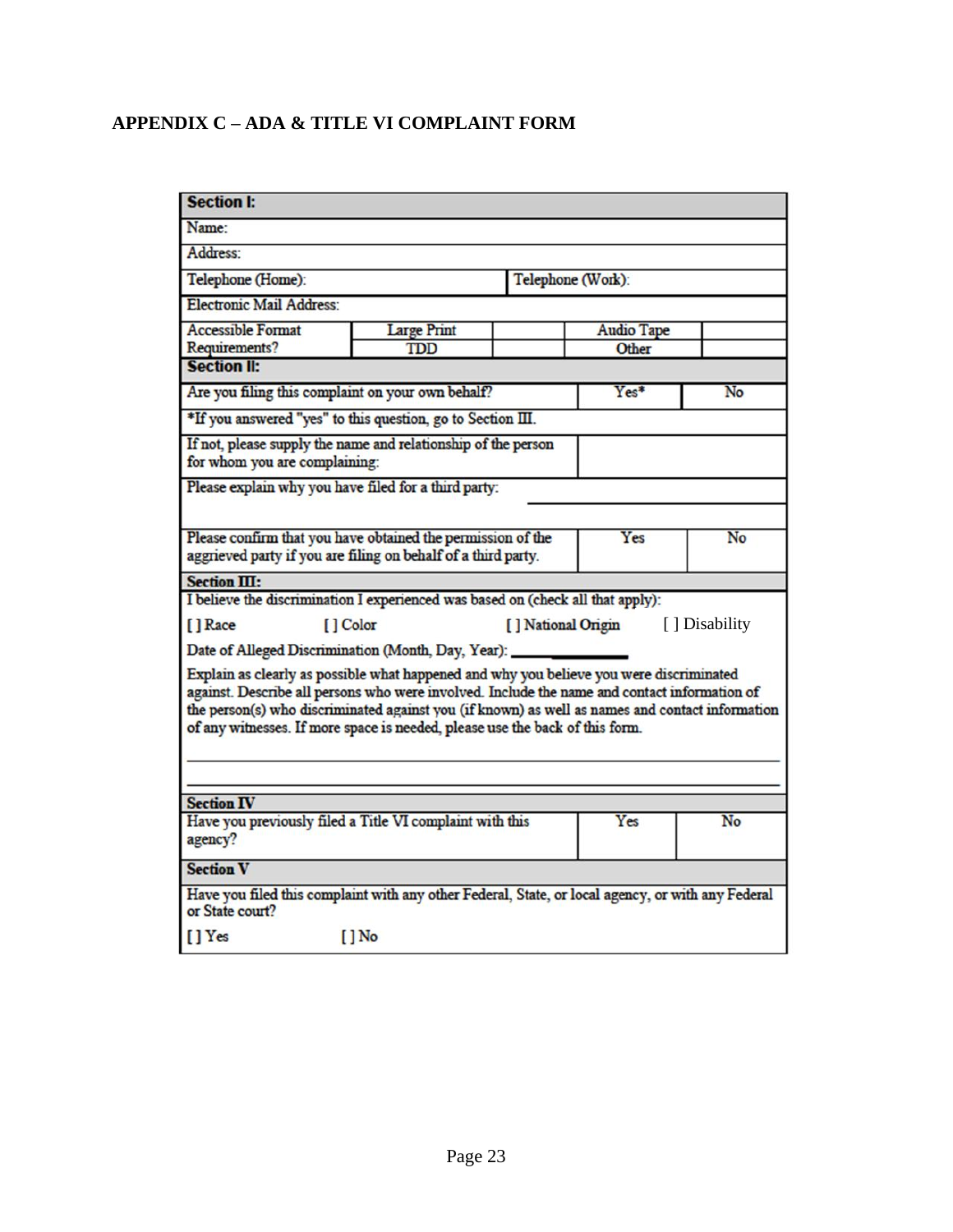## <span id="page-24-0"></span>**APPENDIX D – INVESTIGATIONS, LAWSUITS AND COMPLAINTS DOCUMENT**

|                       | <b>Date</b><br>(Month, Day,<br>Year) | <b>Summary</b><br>(include basis<br>of complaint:<br>race, color or<br>national<br>origin) | <b>Status</b> | Action(s)<br>taken |
|-----------------------|--------------------------------------|--------------------------------------------------------------------------------------------|---------------|--------------------|
| <b>Investigations</b> |                                      |                                                                                            |               |                    |
| 1.                    |                                      |                                                                                            |               |                    |
| <b>Lawsuits</b>       |                                      |                                                                                            |               |                    |
| 1.                    |                                      |                                                                                            |               |                    |
| <b>Complaints</b>     |                                      |                                                                                            |               |                    |
| 1.                    |                                      |                                                                                            |               |                    |

#### *POWHATAN DSS RIDE ASSIST SERVICES HAS HAD NO INVESTIGATIONS, LAWSUITS OR COMPLAINTS TO DATE.*